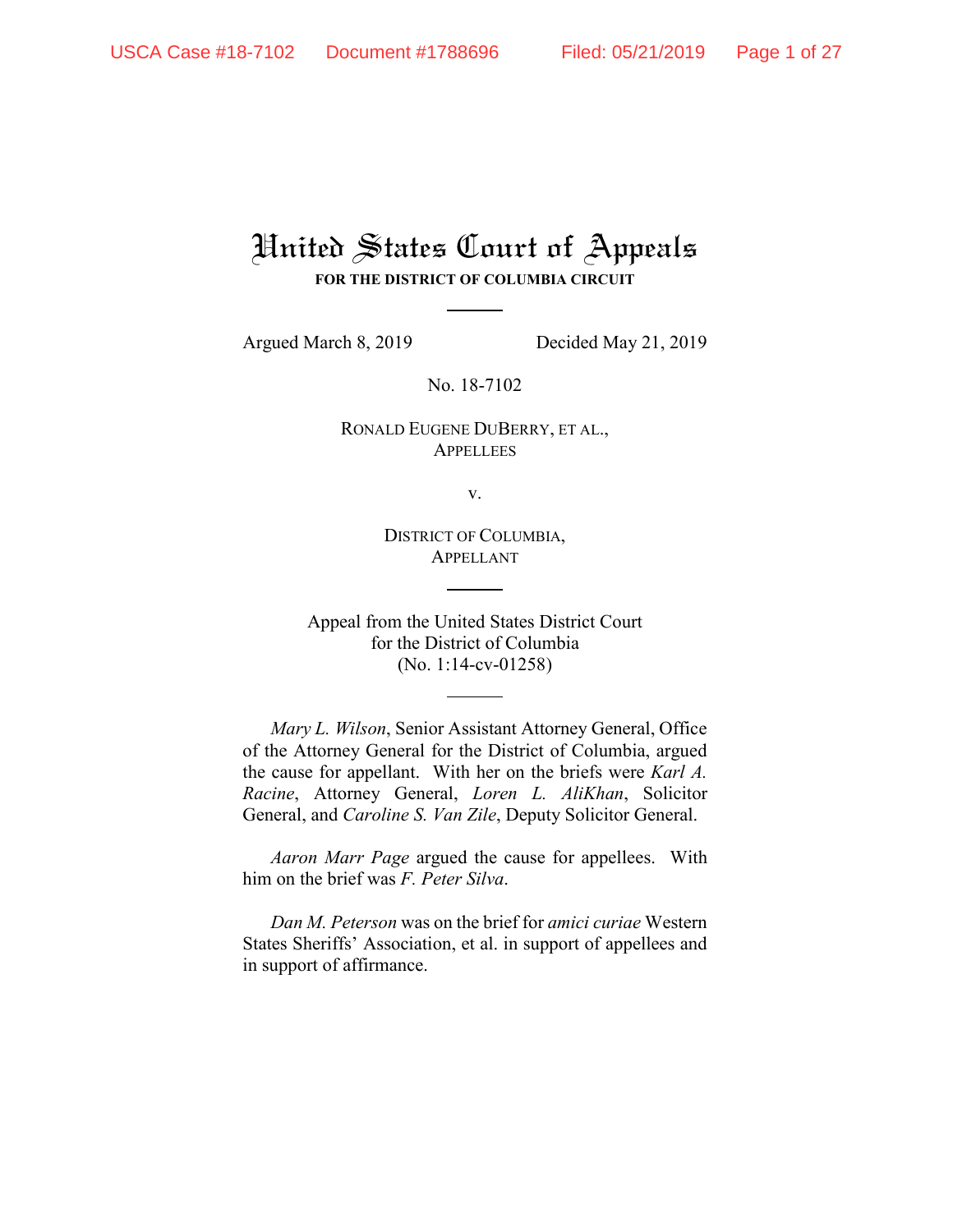Before: ROGERS and WILKINS, *Circuit Judges*, and EDWARDS, *Senior Circuit Judge*.

Opinion for the Court filed by *Senior Circuit Judge* EDWARDS.

Opinion by *Circuit Judge* ROGERS concurring in part.

EDWARDS, *Senior Circuit Judge*: Subject to certain conditions, the Law Enforcement Officers Safety Act ("LEOSA") authorizes "qualified retired law enforcement officer[s]" to carry concealed firearms. 18 U.S.C.  $\S$  926C(a). Ronald DuBerry, Maurice Curtis, and Robert Smith ("Appellees") formerly served as correctional officers with the Washington, D.C. Department of Corrections ("DCDOC"). After they had separated from service in good standing, *see id.* § 926C(c)(1), Appellees sought to invoke LEOSA so that they would be able to carry concealed firearms as "qualified retired law enforcement officers." The District of Columbia ("District") refused to issue the necessary certification forms for Appellees, however. The District claimed that, as former corrections officers, Appellees never had statutory powers of arrest and, therefore, could not claim any rights under LEOSA. Appellees then initiated an action under 42 U.S.C. § 1983 seeking declaratory and injunctive relief to require the District to recognize them as "qualified retired law enforcement officers" for purposes of LEOSA. The District Court dismissed Appellees' complaint for failure to state a claim. This court reversed and remanded the case to the District Court for further proceedings. *DuBerry v. District of Columbia* ("*DuBerry I*"), 824 F.3d 1046 (D.C. Cir. 2016).

In *DuBerry I*, we found that "LEOSA's plain text, purpose, and context show that Congress intended to create a concrete, individual right to benefit individuals like [Appellees] and that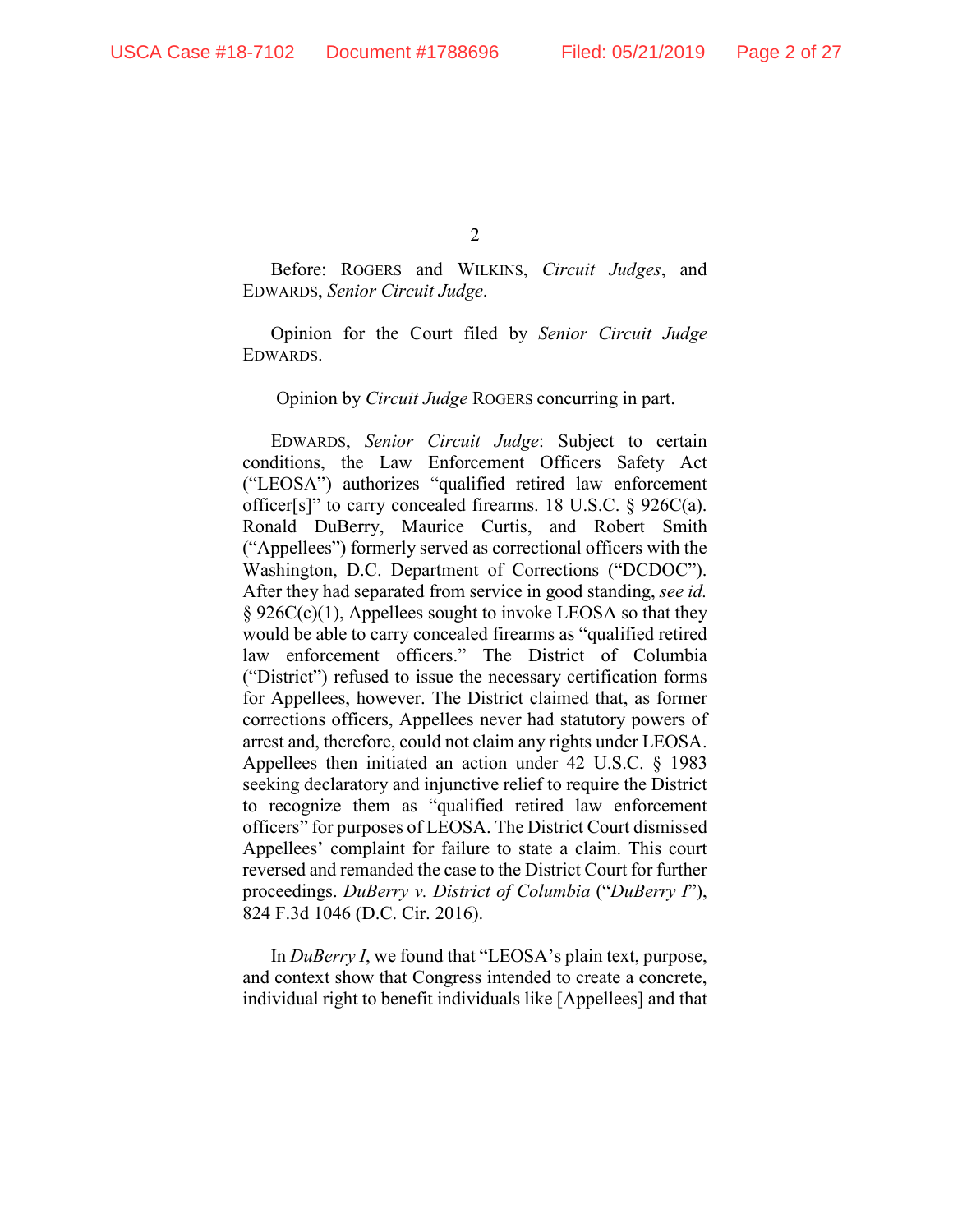is within the competence of the judiciary to enforce." 824 F.3d at 1054–55 (citation omitted). We rejected the District's theory that rights under LEOSA "attach" only after officers have obtained requisite identifications. *Id.* at 1055. We therefore held that Appellees had "sufficiently alleged that the federal right they seek to enjoy has been unlawfully deprived by the District of Columbia to be remediable under Section 1983." *Id.*

On remand, the District Court granted summary judgment for Appellees, holding that they had met three of LEOSA's statutory requirements necessary to be considered "qualified retired law enforcement officers." *DuBerry v. District of Columbia*, 316 F. Supp. 3d 43, 58 (D.D.C. 2018). Specifically, the court found that each Appellee, in his prior position, possessed "statutory powers of arrest," served as a "law enforcement officer" for an aggregate of at least 10 years, and separated from service in good standing. *See* 18 U.S.C. § 926C(c). Appellees did not ask the District Court to determine whether they had "identifications" sufficient to satisfy the requirements of 18 U.S.C. § 926C(d). Therefore, the court did not address this issue. Instead, the District Court simply noted that "whether or not [Appellees] have sufficient identification is irrelevant for purposes of determining whether they have met certain statutory preconditions to be considered 'qualified retired law enforcement officers.'" *DuBerry*, 316 F. Supp. 3d at 58. The District now appeals.

The District presses two arguments on appeal. The principal claim raised by the District is that, under LEOSA, "to carry a concealed weapon, an individual must be both a qualified retired law enforcement officer *and* hold an identification issued by his former government employer stating that he was a law enforcement officer." District Br. at 14 (emphasis in original). Therefore, according to the District, "since [Appellees] lack the proper identification, they have no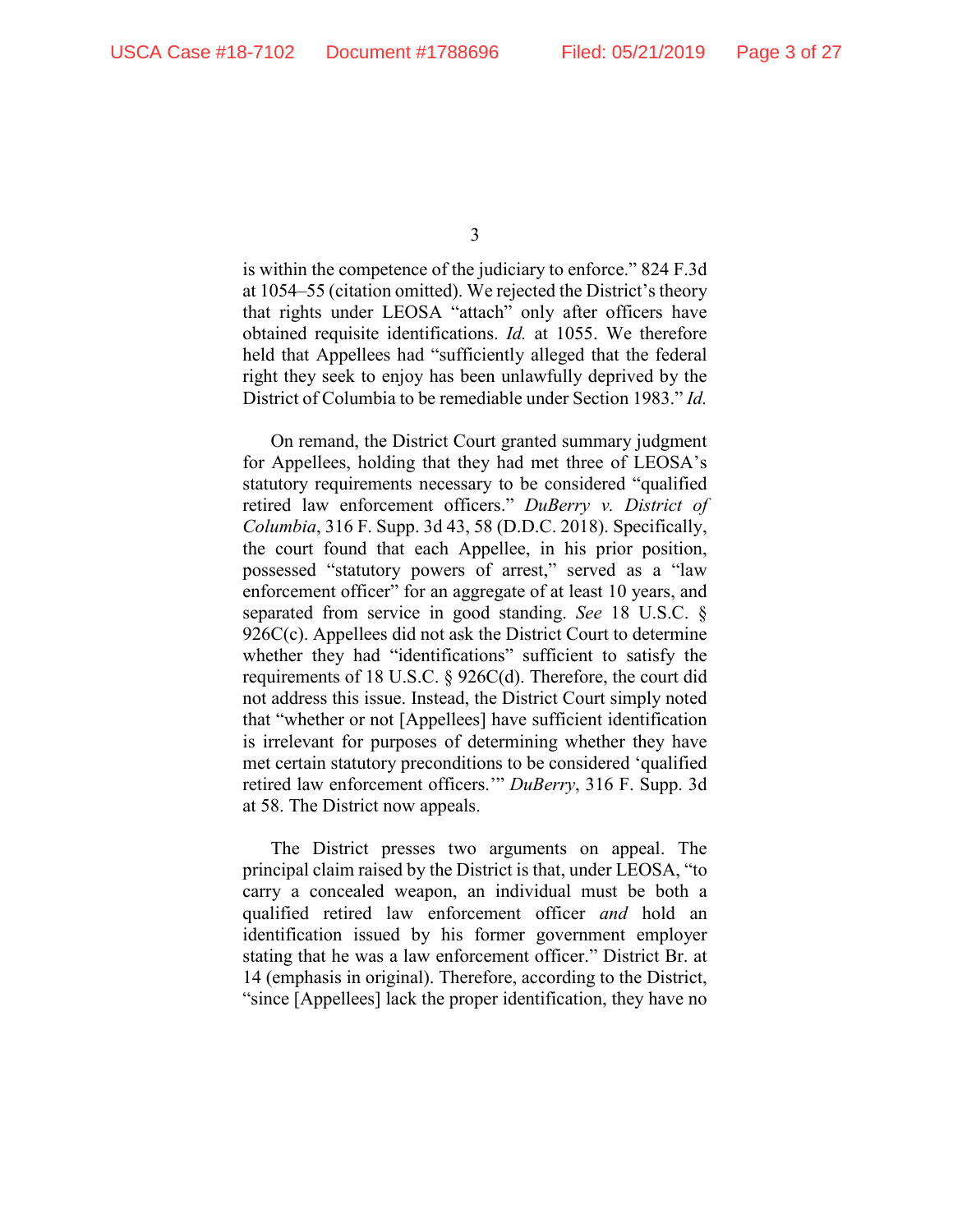enforceable right that is remediable under Section 1983." *Id.* at 15. The District also suggests that Appellees lack standing to pursue this action, because "even assuming [Appellees] have a viable claim under Section 1983," they have failed to "show a causal link between the District's alleged misconduct and their injury." *See id.* at 16. In other words, according to the District, Appellees have "failed to show that, but for the District's refusal to complete their employment certification forms, they would have been entitled to carry under LEOSA." *Id.*

We find no merit in the District's contentions. The first argument is foreclosed by *DuBerry I*. The second argument completely misapprehends the relief sought and obtained by Appellees in this litigation. Appellees are not seeking a declaration that they are entitled to carry firearms pursuant to LEOSA. Rather, they have sought to overturn the District's unlawful refusal to certify them as "qualified retired law enforcement officers," which is necessary in order for them to pursue the right to carry under LEOSA. Therefore, it does not matter whether Appellees have yet to obtain the identifications required by Section 926C(d). As the District Court correctly noted, the requirements of Section 926C(d) are not at issue in this case. We therefore affirm the judgment of the District Court.

#### **I. BACKGROUND**

#### **A. The Law Enforcement Officers Safety Act**

The District Court's opinion cogently explains the relevant portions of LEOSA, as follows:

Before 2004, a patchwork of state laws governed whether out-of-state current or former law enforcement officers could carry a concealed firearm within a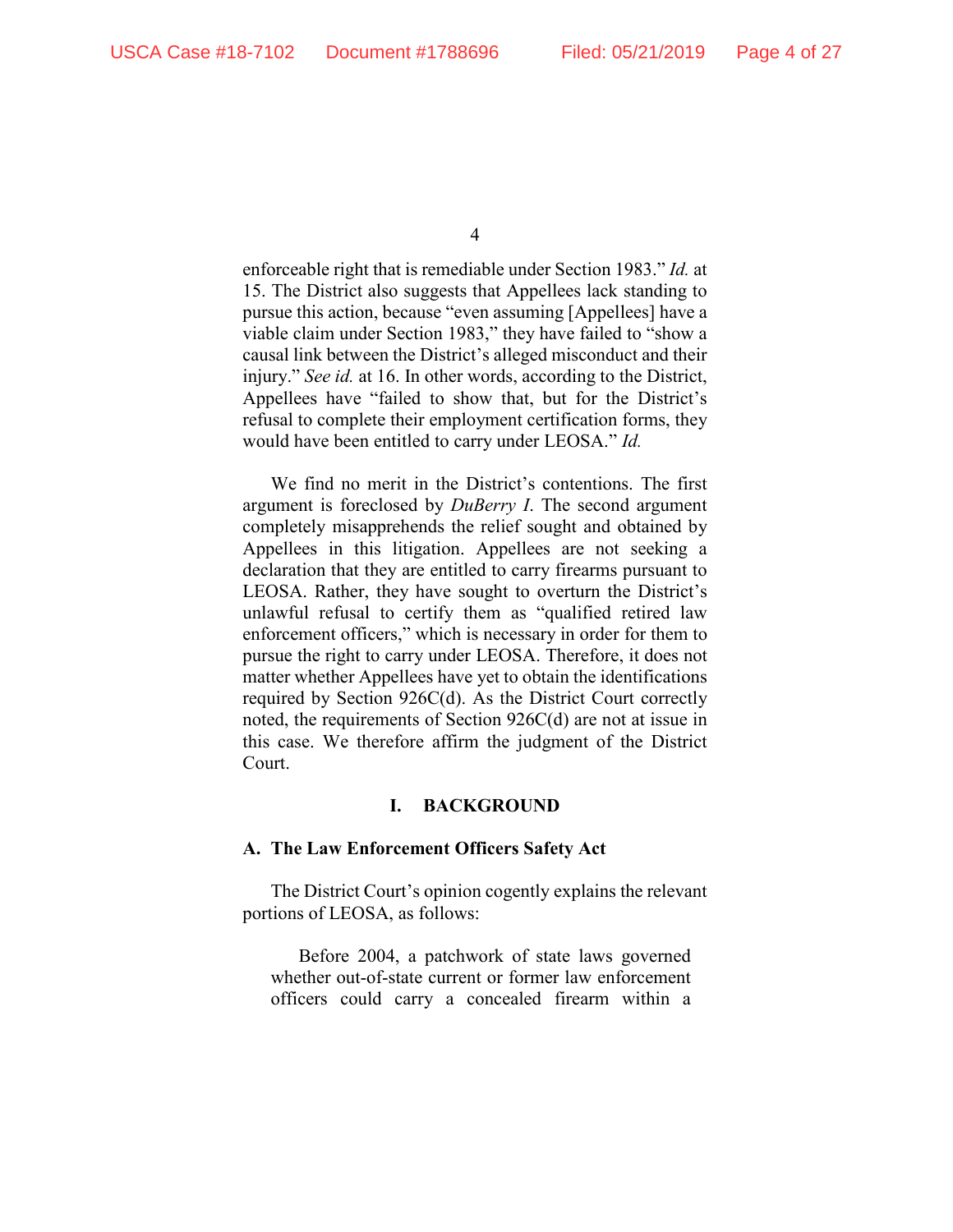particular state's borders. . . . Beginning in 1992, lawmakers introduced legislation aimed at permitting concealed carry nationwide for certain law enforcement officers. . . . Efforts succeeded in 2004 with the enactment of the Law Enforcement Officers Safety Act, known as "LEOSA." *See* LEOSA, Pub. L. 108–277, 118 Stat. 865[, 866] (2004) (*codified at* 18 U.S.C. §§ 926B, 926C).

LEOSA mandates that all active and retired law enforcement officers be able to carry a concealed firearm anywhere in the United States subject to certain conditions, overriding most contrary state and local laws. . . . LEOSA provides that, "[n]otwithstanding any other provision of the law of any State or any political subdivision thereof," a "qualified law enforcement officer" or "qualified retired law enforcement officer" "may carry a concealed firearm that has been shipped or transported in interstate or foreign commerce," so long as the individual also carries the requisite identification. 18 U.S.C. §§ 926B(a), 926C(a).

. . . .

Section 926C sets forth the requirements to be considered a "qualified retired law enforcement officer," which differ in some respects from the qualifications for active officers. *See id.* § 926C(c). To qualify for LEOSA rights, a retired employee must have "separated from service in good standing . . . with a public agency as a law enforcement officer." *Id.* § 926C(c)(1). The individual must also meet the relevant standards for qualification in firearms training; must not have been found unqualified for reasons related to mental health; must not be under the influence of alcohol or another intoxicating substance; and must not be prohibited by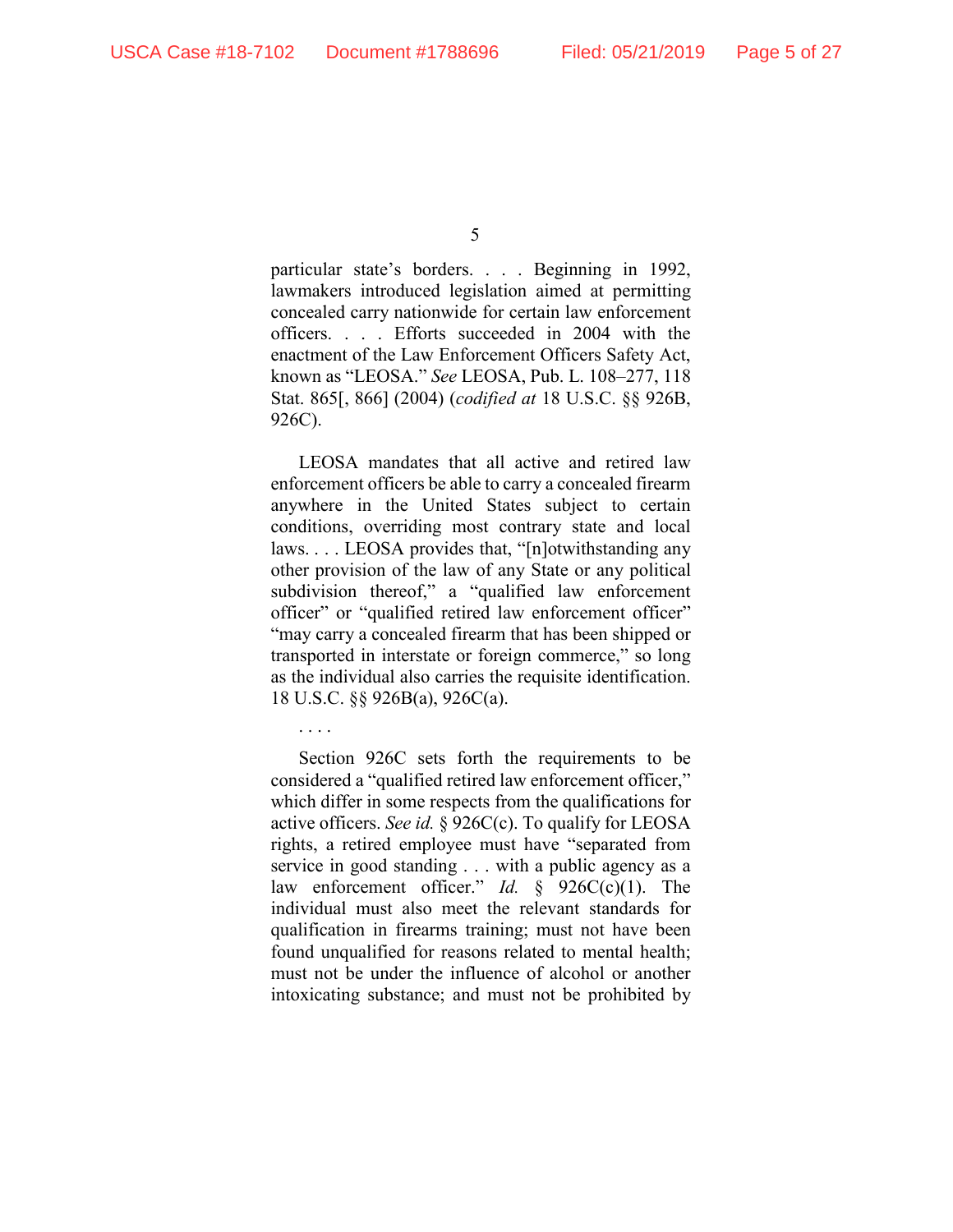federal law from receiving a firearm. *Id.* § 926C(c)(4)– (7). In addition, before separating from the agency, the individual must have "served as a law enforcement officer for an aggregate of 10 years or more"; must have had legal authority to "engage in or supervise the prevention, detection, investigation, or prosecution of, or the incarceration of any person for, any violation of law"; and must have had either "statutory powers of arrest" or powers of apprehension pursuant to 10 U.S.C. § 807(b). 18 U.S.C. §  $926C(c)(2)$ –(3). Qualified retired law enforcement officers must carry "photographic identification issued by the agency . . . that identifies the person as having been employed as a police officer or law enforcement officer." *Id.* § 926C(d)(1), (2)(A). And, if the agency-issued identification does not indicate that the retired officer has completed the appropriate firearms training, the officer must carry a separate certification form so establishing. *Id.*  $\S$  926C(d)(2).

*DuBerry v. District of Columbia*, 316 F. Supp. 3d at 45–46.

# **B. Background Facts**

Appellees worked as correctional officers with the DCDOC for at least sixteen years before retiring in good standing. As correctional officers, they were responsible for the treatment, custody, counseling, and supervision of individuals incarcerated in District correctional facilities. Following their retirements, and starting in approximately November 2012, Appellees individually sought to exercise concealed-carry rights under LEOSA.

The District Court's opinion lucidly recounts the facts leading to Appellees' initiation of this litigation after the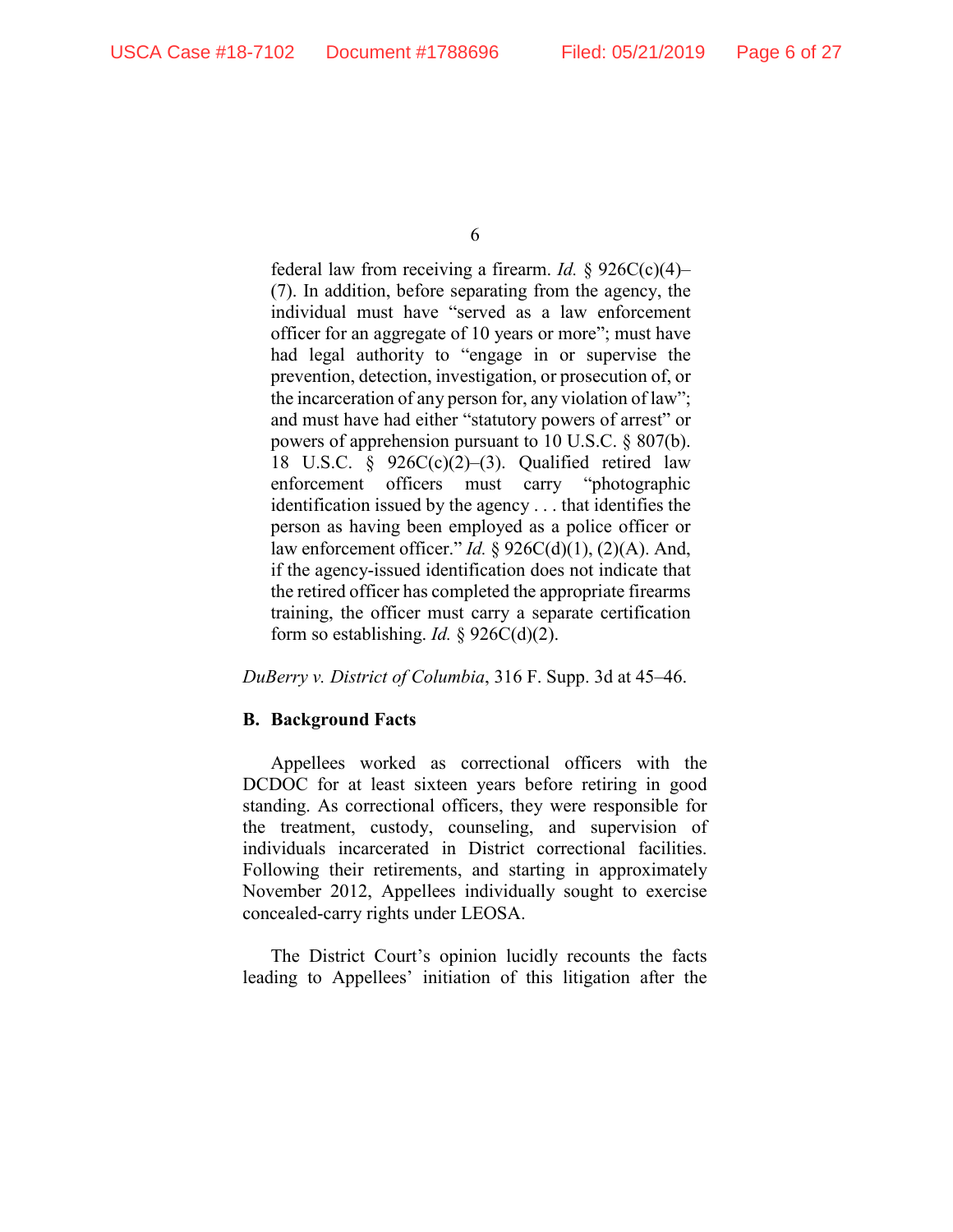District denied their requests for certifications required by LEOSA:

In Prince George's County, Maryland (where [Appellee] Duberry and [Appellee] Curtis reside) and in the District of Columbia (where [Appellee] Smith resides), an individual must submit a prior employment certification form completed by the law enforcement agency for which he previously worked before seeking firearm certification. On this certification form, the agency must answer a series of questions by checking boxes for "yes" or "no." One question asks whether the applicant, while employed, possessed various authorizations enumerated in subsection (c)(2) of LEOSA, including "statutory powers of arrest." Relatedly, another question asks whether the applicant was "regularly employed as a law enforcement officer" for the indicated duration of time.

In response to both of these questions on [Appellee] Duberry's prior employment certification form, a DCDOC human resources officer checked the boxes for "no" and wrote that Mr. Duberry was "not a law enforcement officer." DCDOC took the same position with respect to the other [Appellees], with the agency's former director explaining to [Appellees'] counsel that the agency does not believe that active or retired correctional officers of DCDOC meet all of the LEOSA requirements.

In July 2014, [Appellees] initiated this action against the District of Columbia . . . . [Appellees'] amended complaint alleged that [the District's] actions had denied them rights under LEOSA in violation of 42 U.S.C. § 1983. [Appellees] contended that they met all of the LEOSA conditions, including that they had "statutory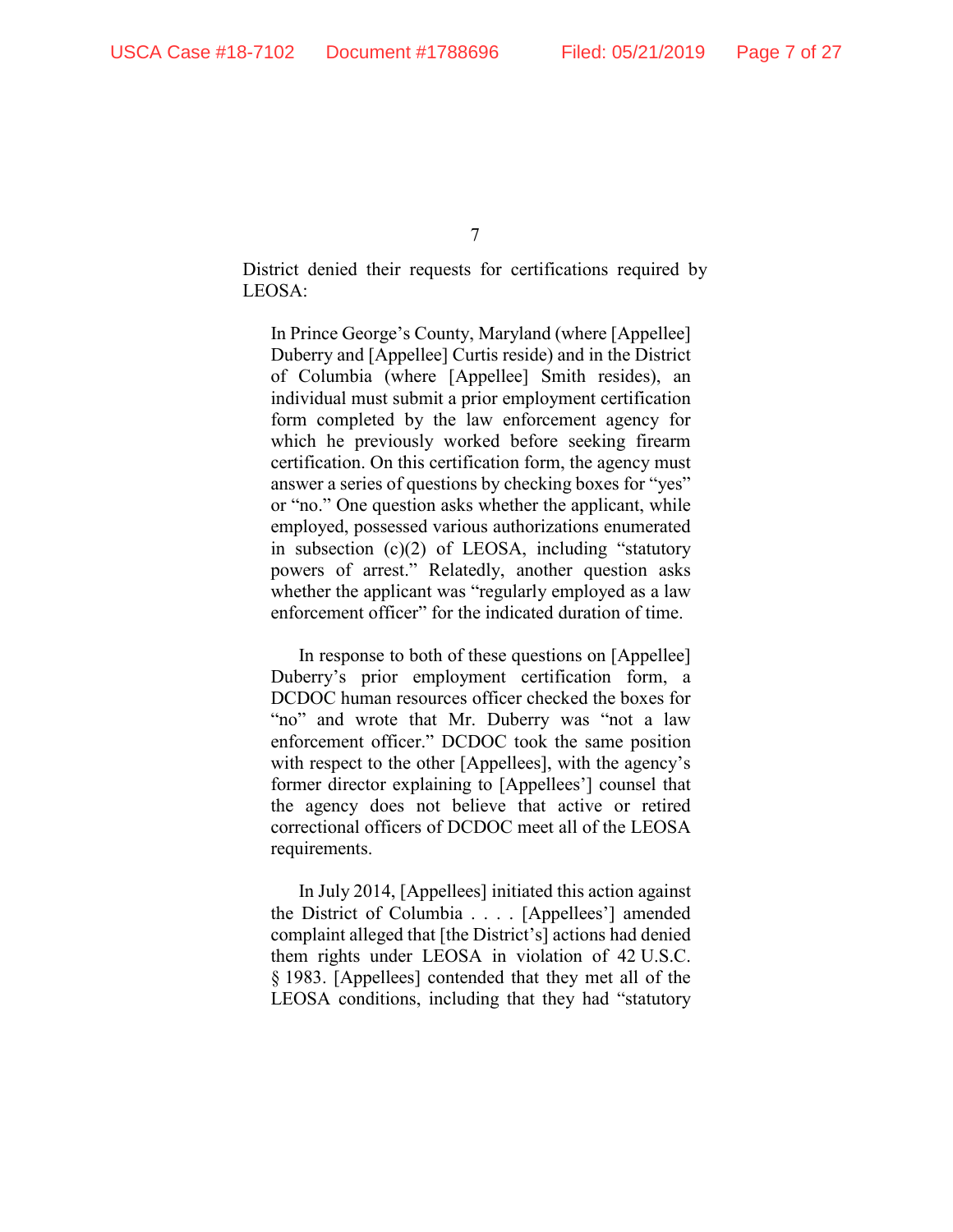. . . .

8

powers of arrest." In support of this claim, [Appellees] asserted that they were given identification cards stating that they had such powers under D.C. Code  $\S$  24–405. [Appellees] sought injunctive and declaratory relief requiring [the District] to recognize them as retired law enforcement officers for purposes of LEOSA.

Interpreting [Appellees'] complaint as seeking "the right to have [DC]DOC classify them as retired 'law enforcement officers' under subsection (c)(2) for purposes of completing their application[s] for [] concealed carry permit[s]," the [District Court] could not say that Congress intended to confer upon [Appellees] the right that they sought to enforce in this action. Rather, the Court construed LEOSA as conferring only one right—the right to carry a concealed firearm—and doing so only with respect to individuals who already have status as "qualified retired law enforcement officer[s]" and who already possess the identification documents required by subsection (d). Accordingly, [the District Court] explained that even if the District had misclassified [Appellees]—an issue that [the District Court] did not reach—[Appellees] could not seek to correct that error through § 1983.

316 F. Supp. 3d at 47–48 (citations omitted); *see also DuBerry v. District of Columbia*, 106 F. Supp. 3d 245 (D.D.C. 2015) (District Court's initial decision).

# **C. This Court's Decision in** *DuBerry I*

This court reversed the District Court's judgment in favor of the District. *DuBerry v. District of Columbia* ("*DuBerry I*"), 824 F.3d 1046 (D.C. Cir. 2016). The court applied the three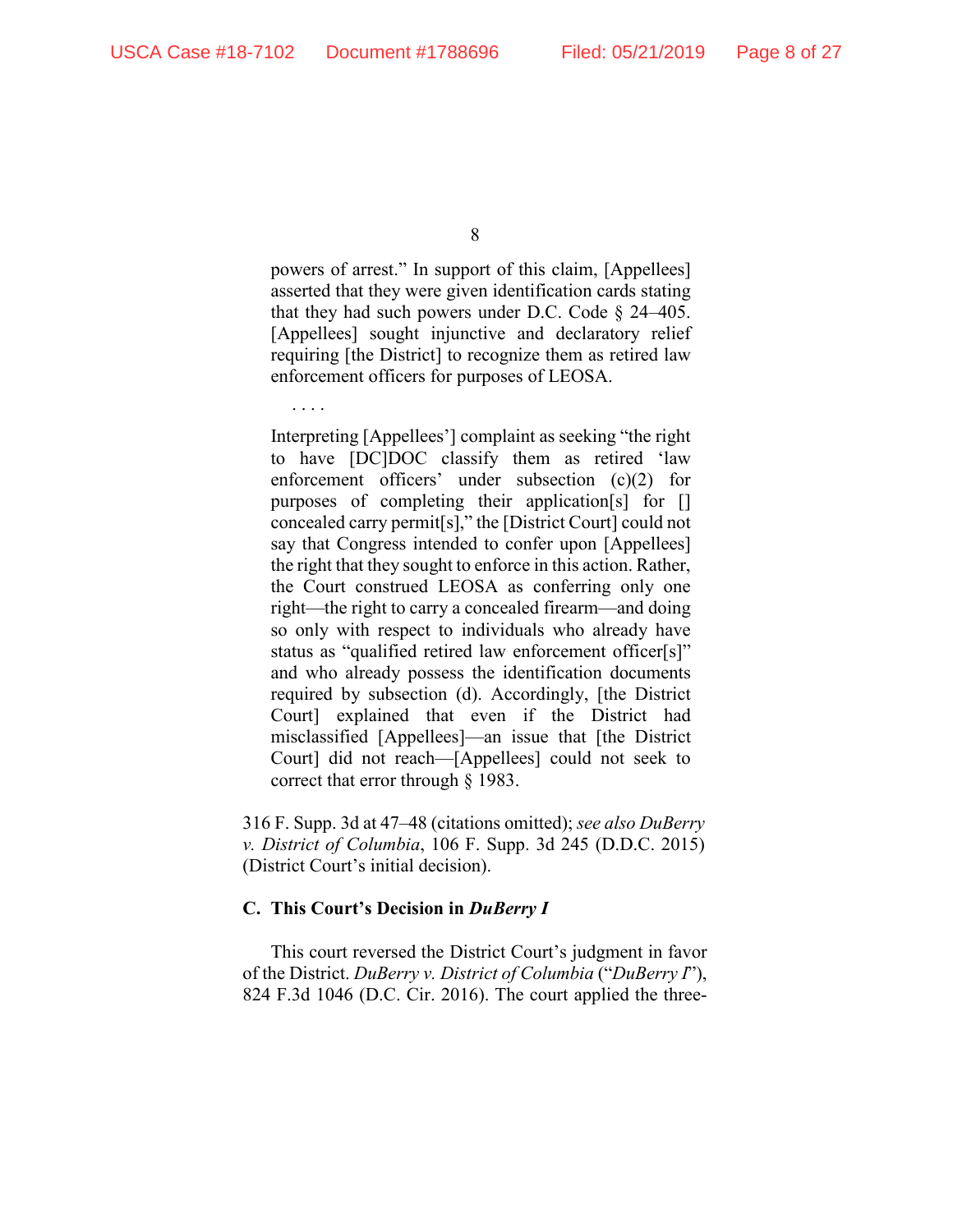factor test enunciated in *Blessing v. Freestone*, 520 U.S. 329 (1997), and concluded that Appellees' lawsuit rested on a viable cause of action under 42 U.S.C. § 1983. *DuBerry I*, 824 F.3d at 1051–55. Under *Blessing*, a statute creates a right enforceable under Section 1983 if (1) "Congress . . . intended that the provision in question benefit the plaintiff," (2) "the plaintiff . . . demonstrate[s] that the right assertedly protected by the statute is not so 'vague and amorphous' that its enforcement would strain judicial competence," and (3) "the statute . . . unambiguously impose[s] a binding obligation on the States" using "mandatory, rather than precatory, terms." 520 U.S at 340–41 (citation omitted).

In addressing the first *Blessing* factor, the court in *DuBerry I* concluded that Congress enacted LEOSA to directly benefit retired officers such as Appellees. *See* 824 F.3d at 1052. Notably, the court pointed out that LEOSA afforded a right not only to police officers, but also to "correctional officers and parole authorities who 'engage[d] in . . . the incarceration of any person for[ ] any violation of law.'" *Id.* (quoting 18 U.S.C.  $\S$  926C(c)(2)).

Regarding the second *Blessing* factor, the court in *DuBerry I* found that the right to carry under LEOSA, which Appellees sought to secure, was not "vague and amorphous." *Id.* at 1053 (citation omitted). The court found it significant that Congress had set forth clear statutory criteria for defining the LEOSA right and for determining eligibility under the statute. *See id.* The court also was satisfied that an individual's eligibility can be readily determined in judicial proceedings through record evidence and the interpretation of relevant state and local laws. *See id*. The court thus concluded that LEOSA is readily susceptible to judicial enforcement. *See id.*

<sup>9</sup>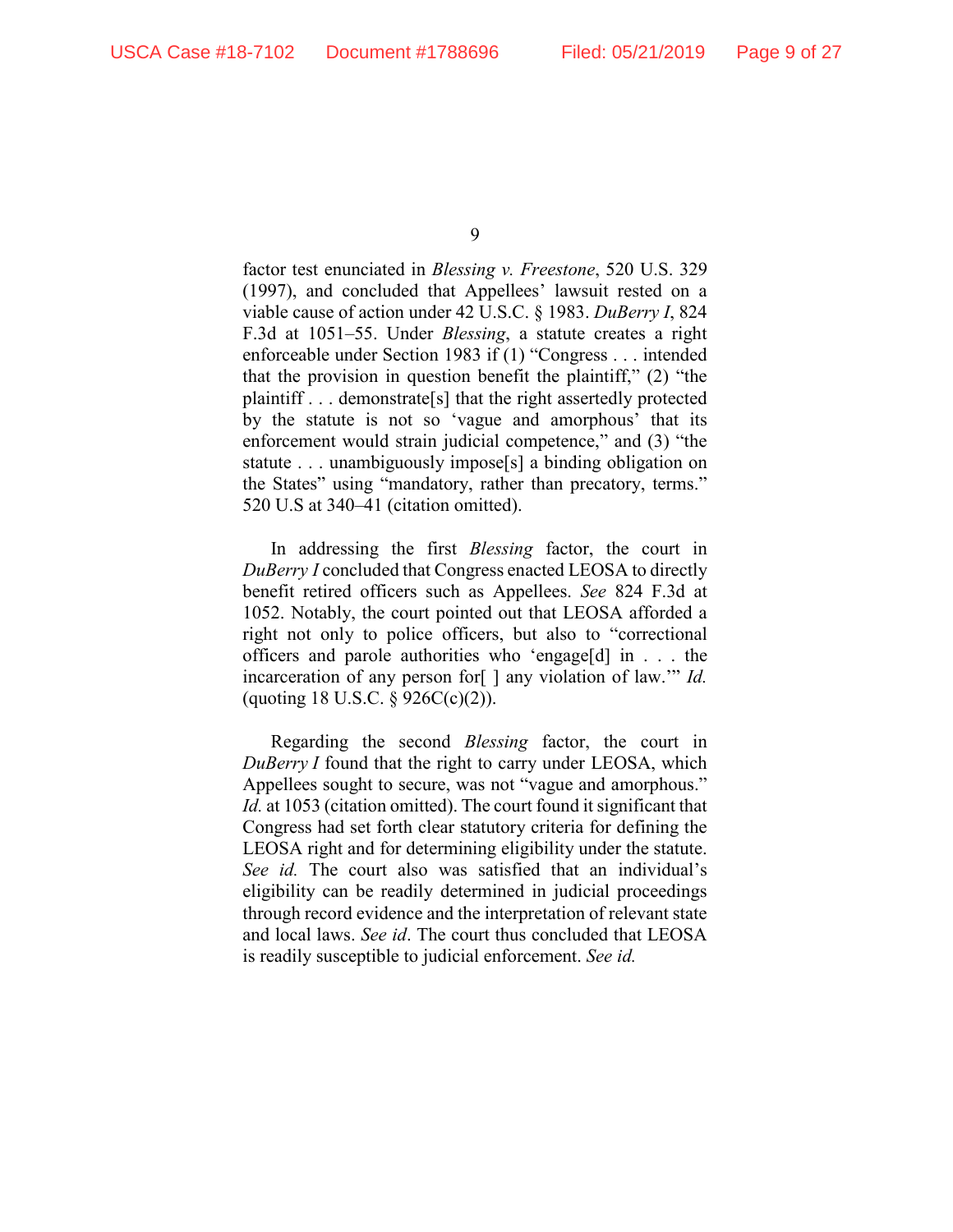Finally, regarding the third *Blessing* factor, the court in *DuBerry I* highlighted Congress's "categorical preemption of state and local law standing in the way of the LEOSA right to carry," and concluded that states have a "mandatory duty" to "recognize the right" LEOSA establishes. *Id.* The court was clear in its determination that Congress did not afford states the discretion to "redefine either who are 'qualified law enforcement officers' or who is eligible for the LEOSA right." *Id.* 

In sum, in *DuBerry I*, the court held that LEOSA's plain text "confers upon a specific group of individuals a concrete right the deprivation of which is presumptively remediable under Section 1983." *Id.* at 1053–54. Accordingly, we reversed the District Court's judgment in favor of the District and remanded for further proceedings.

## **D. The District Court's Decision on Remand**

Following this court's decision to remand in *DuBerry I*, the District Court denied the District's motion for summary judgment and granted Appellees' cross-motion for summary judgment. *DuBerry v. District of Columbia*, 316 F. Supp. 3d 43, 45, 50 (D.D.C. 2018). In concluding that Appellees meet the statutory preconditions to be considered "qualified retired law enforcement officers," the District Court made three principal findings.

First, the court found that Appellees had "statutory powers of arrest" under 18 U.S.C. § 926C(c)(2). 316 F. Supp. 3d at 50–54. "[B]ecause the record shows that [Appellees] were 'officer[s] of the District of Columbia penal institutions'—a fact that the District does not contest— ... D.C. Code  $\S$  24– 405 authorized them to execute warrants for the arrest of

<sup>10</sup>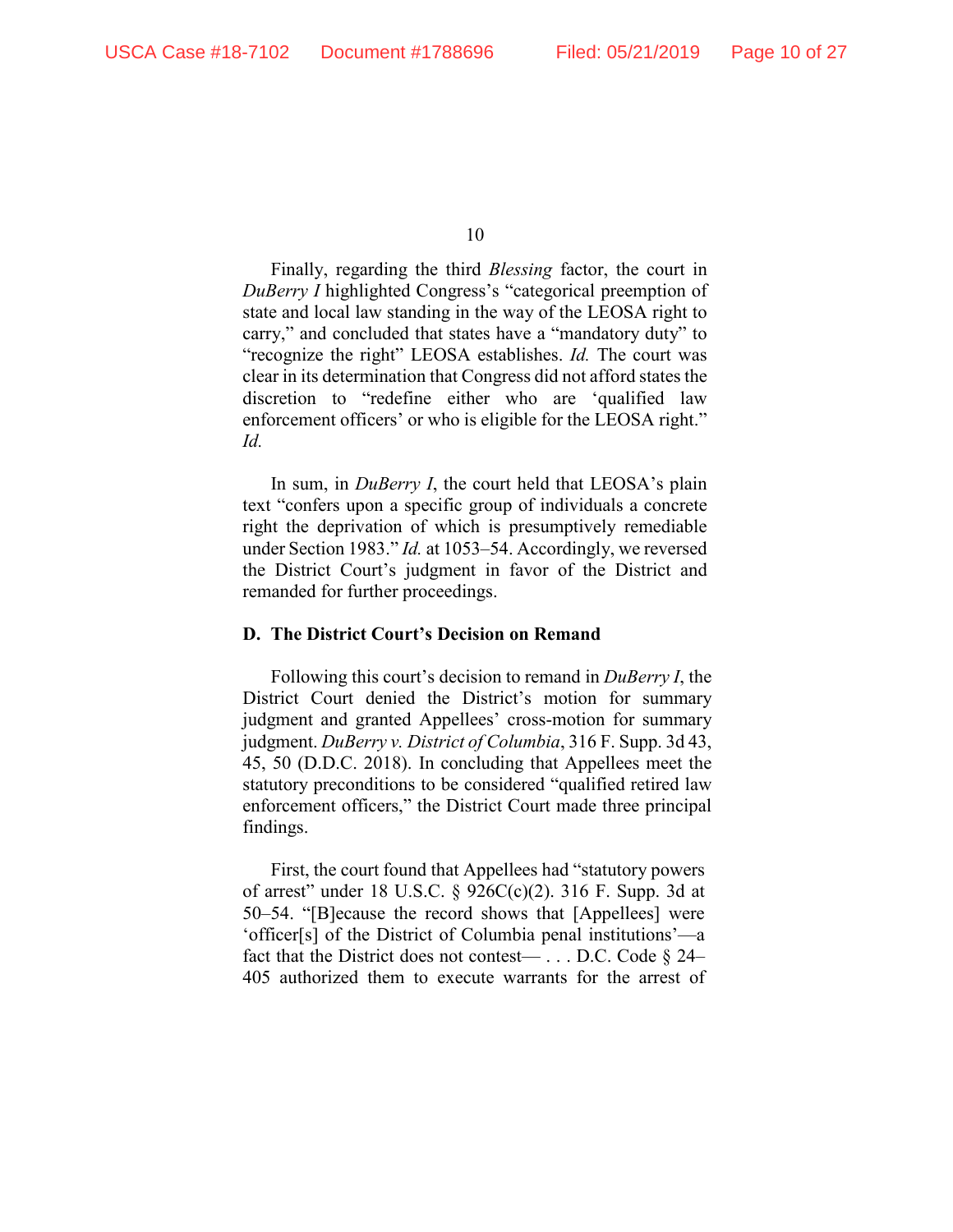parole violators, satisfying the LEOSA 'statutory powers of arrest' requirement." 316 F. Supp. 3d at 54 (citation omitted).

Second, the court found "that each [Appellee] worked as [a] DCDOC corrections officer—a role in which they 'engage[d] in or supervise[d]  $\dots$  the incarceration of  $\dots$ [people],' 18 U.S.C. § 926C(c)—for at least ten years. Accordingly, the Court conclude[d] that each [Appellee] has met the requirement outlined in subsection  $(c)(3)(A)$  of LEOSA." 316 F. Supp. 3d at 57.

Third, the court "reject[ed] the District's argument that [Appellees] must prove that they have photographic identification that satisfies subsection (d) before the Court can grant their motion for summary judgment." 316 F. Supp. 3d at 57. On this point, the District Court explained that,

[i]n [*DuBerry I*], the Circuit explicitly rejected the notion that [Appellees] might "lack the [LEOSA] right until they obtain the subsection  $(d)(2)(B)$  firearms certification." *Duberry I*, 824 F.3d at 1055. In the Circuit's view, "the firearm certification requirement does not define the right itself but is rather a precondition to the exercise of [the LEOSA] right." *Id.* The District appears to offer a different version of this argument, asserting that [Appellees] must prove that they meet other preconditions for exercising LEOSA rights before they can be deemed "qualified retired law enforcement officers" to whom Congress conferred LEOSA rights. This Court thinks that, just as the firearm certification did not define the LEOSA right, the possession of a photographic identification that is required to exercise the right does not define the LEOSA right.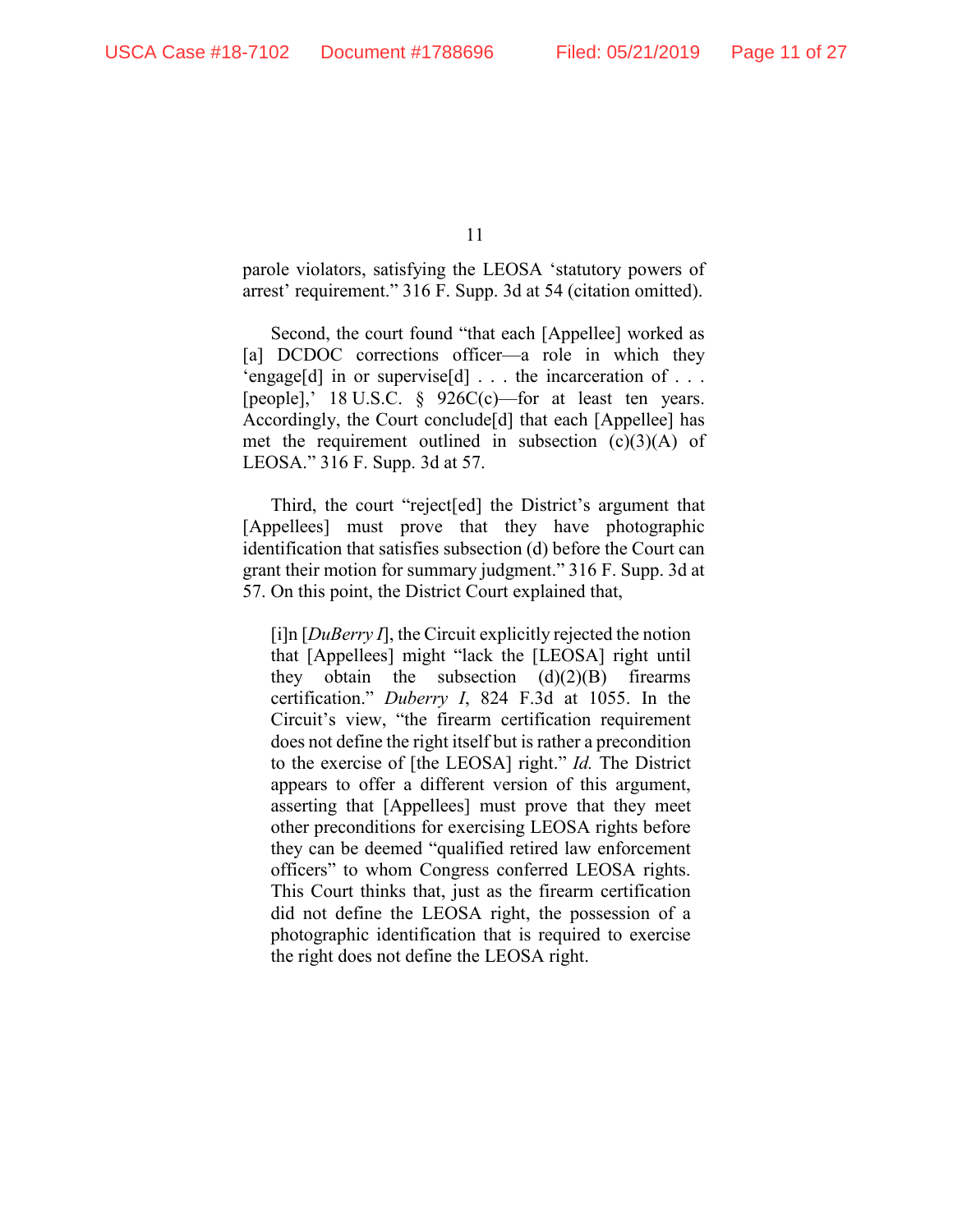316 F. Supp. 3d at 57 (citation omitted). As we explain below, the District Court's understanding of the decision in *DuBerry I* is exactly right.

It is also noteworthy that Appellees did not ask the District Court to determine whether they had "identifications" sufficient to satisfy the requirements of 18 U.S.C. § 926C(d). Therefore, the District Court did not address this issue. Instead, the District Court simply noted that "whether or not [Appellees] have sufficient identification is irrelevant for purposes of determining whether they have met certain statutory preconditions to be considered 'qualified retired law enforcement officers.'" 316 F. Supp. 3d at 58.

The District now appeals, arguing that summary judgment was improper because Appellees are not the intended beneficiaries of LEOSA and, even if they are beneficiaries under the statute, they lack standing to pursue this action. For the reasons explained below, we find no merit in the District's claims.

### **II. ANALYSIS**

#### **A. Standard of Review**

"This court reviews the District Court's ruling on summary judgment *de novo*." *Feld v. Fireman's Fund Ins. Co.*, 909 F.3d 1186, 1193 (D.C. Cir. 2018). In reviewing a summary judgment motion, courts are required to '"examine the facts in the record and all reasonable inferences derived therefrom in a light most favorable to' the non-moving party." *Id.* (quoting *Robinson v. Pezzat*, 818 F.3d 1, 8 (D.C. Cir. 2016)). We must then determine whether "there are any genuine factual issues that properly can be resolved only by a finder of fact because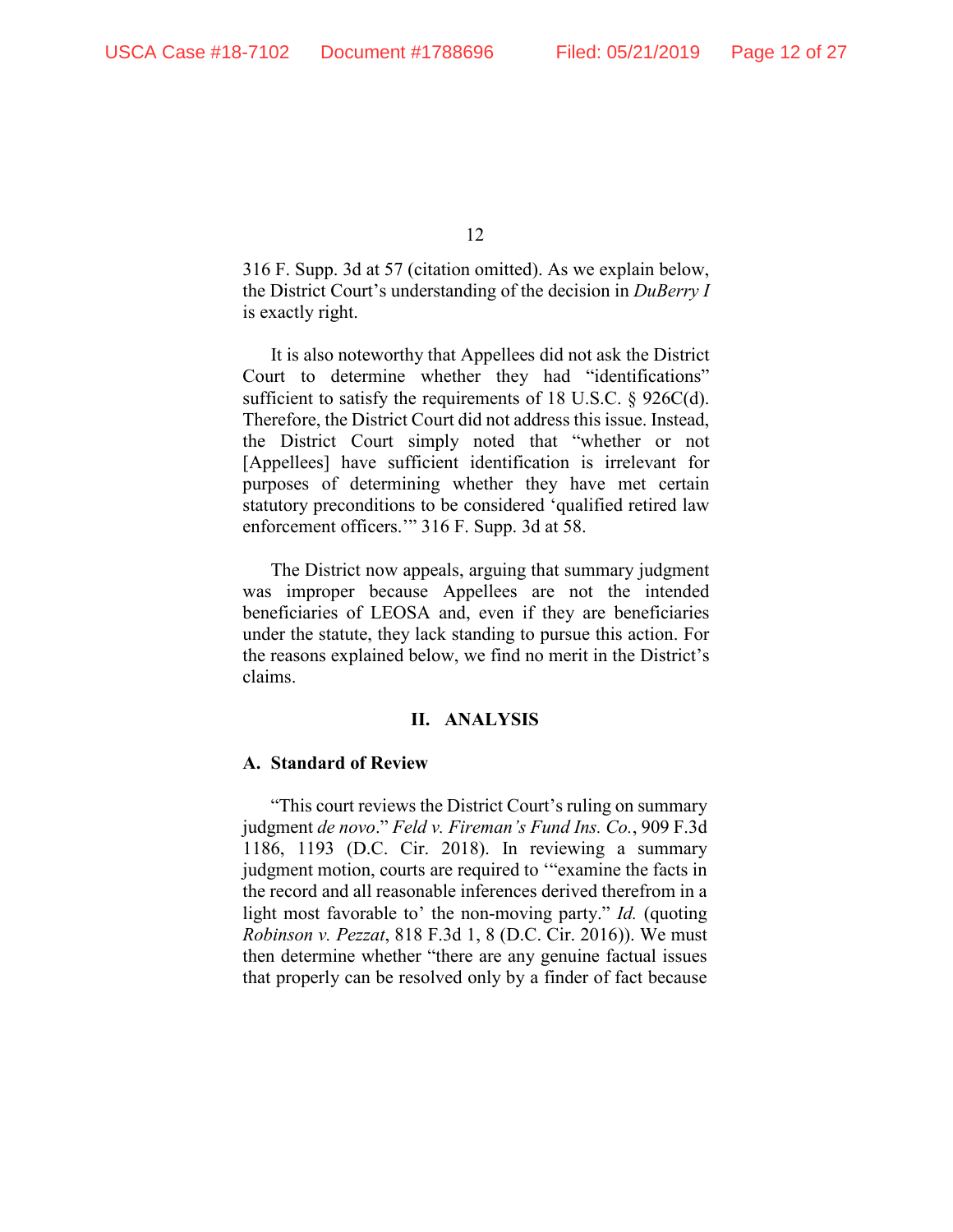they may reasonably be resolved in favor of either party." *Anderson v. Liberty Lobby, Inc.*, 477 U.S. 242, 250 (1986).

# **B. The Law of the Case Doctrine Controls the Disposition of the First Issue**

The District's principal argument in this case is that, under LEOSA, "to carry a concealed weapon, an individual must be both a qualified retired law enforcement officer *and* hold an identification issued by his former government employer stating that he was a law enforcement officer." District Br. at 14 (emphasis in original). Therefore, according to the District, "since [Appellees] lack the proper identification, they have no enforceable right that is remediable under Section 1983." *Id.* at 15.

The District has not challenged the District Court's conclusion that Appellees meet the requirements of Section 926C(c)(1)–(3) of LEOSA, *i.e.*, that Appellees separated in good standing, had statutory powers of arrest, and served for an aggregate of 10 years or more. Rather, the District contends that, absent proper identification, Appellees "are not intended beneficiaries under LEOSA and have no enforceable right that is remediable under Section 1983 in light of *Blessing*." District Br. at 17. This argument is merely a rehash of the issue that was decided by the court in *DuBerry I*. Therefore, we reject it, both because it lacks merit and because there are no "extraordinary circumstances" here that compel us to revisit an issue that is controlled by the law of the case. *United States v. Thomas*, 572 F.3d 945, 948 (D.C. Cir. 2009) (citation omitted).

Section 1983 provides a remedy for the deprivation of federal constitutional and statutory rights by any person acting under color of state law. 42 U.S.C. § 1983; *see also Maine v.*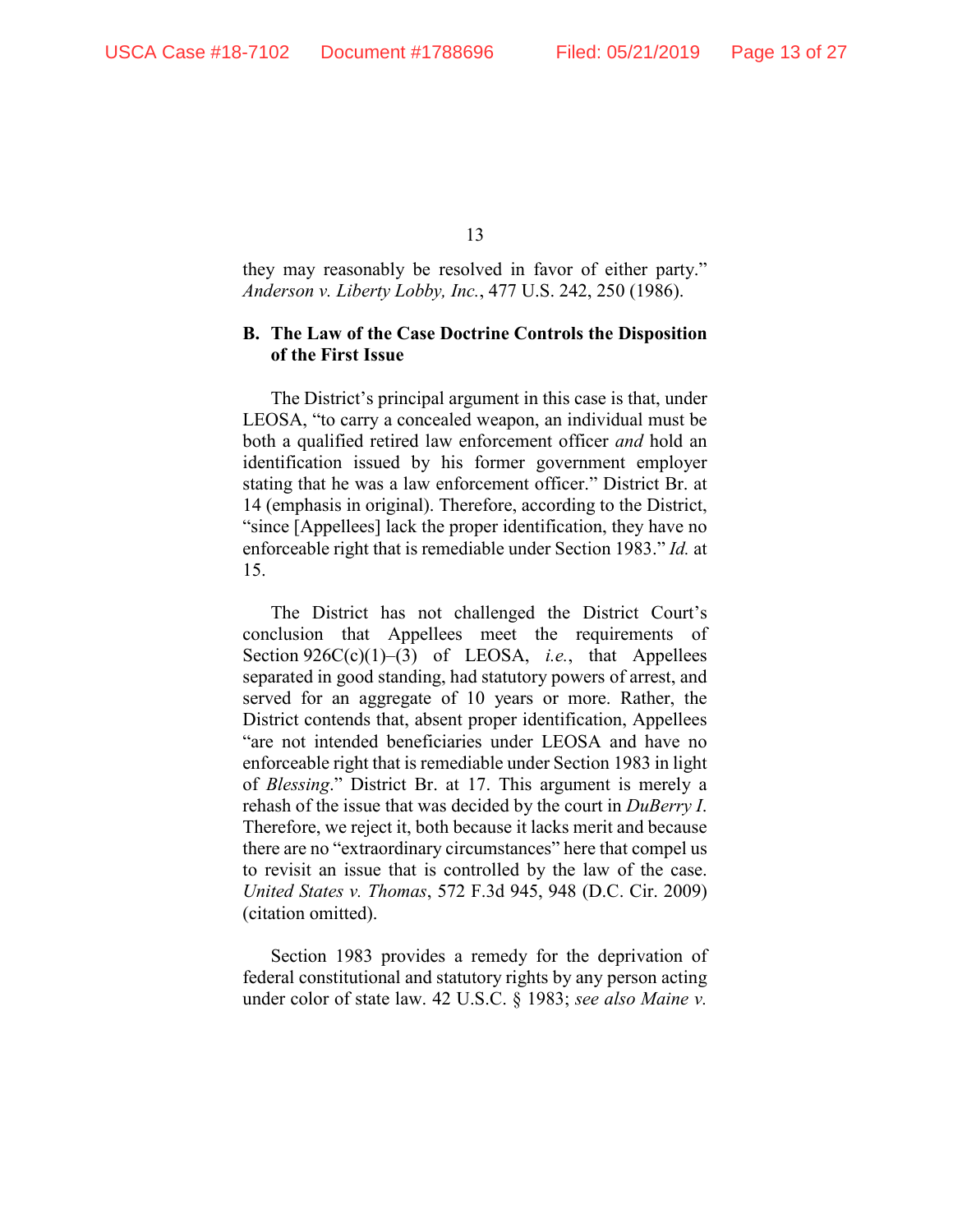*Thiboutot*, 448 U.S. 1, 4 (1980); *Golden State Transit Corp. v. City of Los Angeles*, 493 U.S. 103, 105–06 (1989). Section 1983 relief is also available when officials act under color of District of Columbia law. *See, e.g.*, *Dist. Props. Assocs. v. District of Columbia*, 743 F.2d 21, 26 (D.C. Cir. 1984). In *DuBerry I*, we found that "LEOSA's plain text, purpose, and context show that Congress intended to create a concrete, individual right to benefit individuals like [Appellees] and that is within the competence of the judiciary to enforce." 824 F.3d at 1054–55 (citation omitted). We therefore held that Appellees had "sufficiently alleged that the federal right they seek to enjoy has been unlawfully deprived by the District of Columbia to be remediable under Section 1983." *Id.* at 1055.

In amplifying this holding, the court in *DuBerry I* made it clear that,

[i]n enacting the requirements for "qualified law enforcement officers" to claim this right, Congress gave every signal that it contemplated no state reevaluation or redefinition of federal requirements. Consequently, the firearms certification requirement does not define the right itself but is rather a *precondition to the exercise of that right*.

824 F.3d at 1055 (emphasis added). And, pursuant to our decision in *DuBerry I* that the firearms certification requirement in subsection  $(d)(2)(B)$  does not define the LEOSA right, the District Court rejected "a different version of [the District's] argument," one that was based on the photographic identification requirement in subsection  $(d)(2)(A)$ . 316 F. Supp. 3d at 57. The District Court correctly found that,

<sup>14</sup>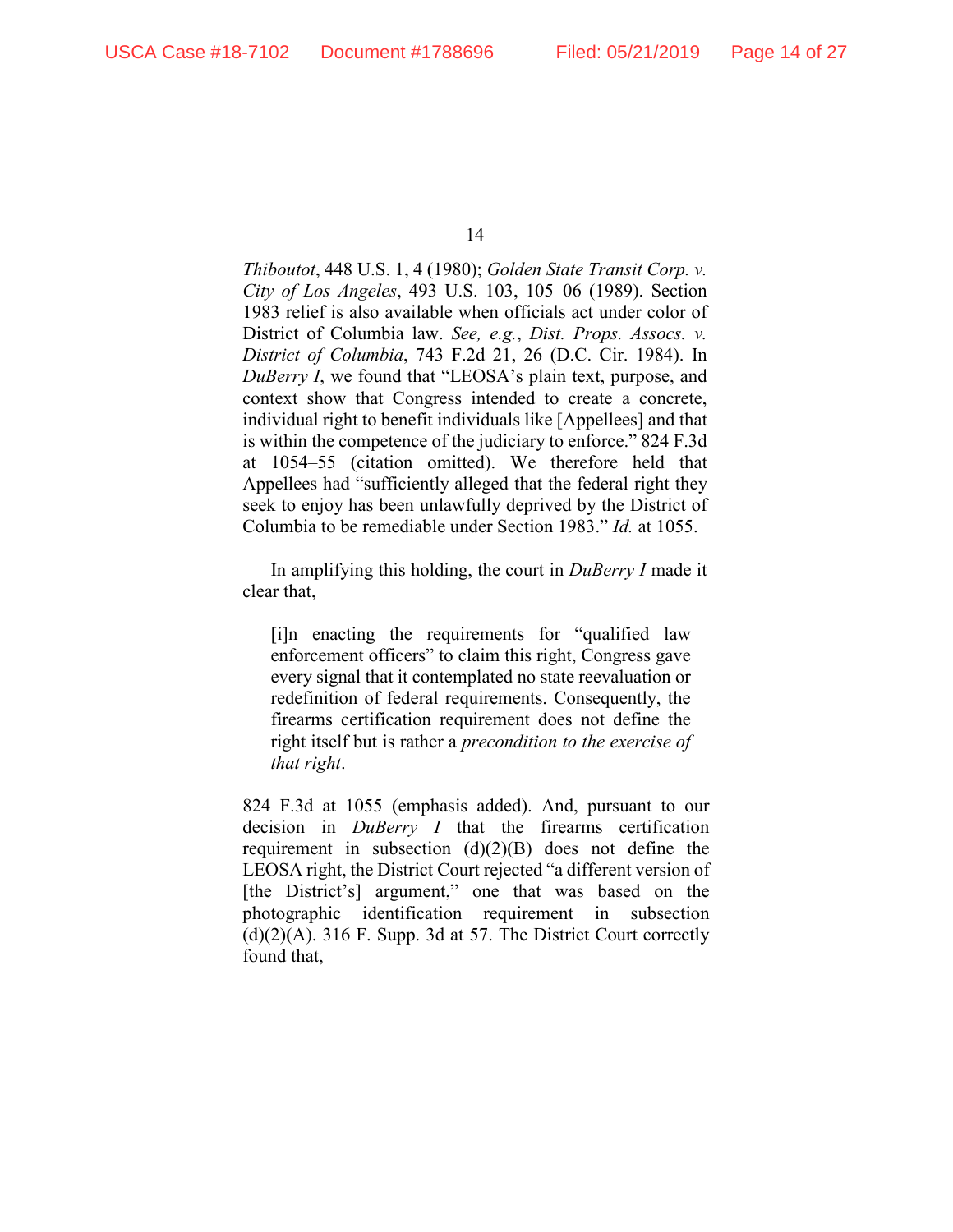just as the firearm certification did not define the LEOSA right, the possession of a photographic identification that is required to exercise the right does not define the LEOSA right.

316 F. Supp. 3d at 57. This finding necessarily flows from this court's decision in *DuBerry I*. And we affirm it.

In *DuBerry I*, we explained that LEOSA's "plain text, purpose, and context" demonstrated that Congress intended for individuals like Appellees to have a "concrete, individual right." 824 F.3d at 1054. We rejected the District's "attachment" theory, which erroneously suggested that individuals possess no right until they obtain a firearms certification. *See id.* at 1055. Our analysis does not change due to the substitution of another provision in the same subsection of LEOSA. Therefore, the disposition of this issue is controlled by the law of the case, which is found in the court's decision in *DuBerry I*.

The "law of the case" doctrine "reflects the understanding that '[i]nconsistency is the antithesis of the rule of law.'" *United States v. Philip Morris USA Inc.*, 801 F.3d 250, 257 (D.C. Cir. 2015) (alteration in original) (quoting *LaShawn A. v. Barry*, 87 F.3d 1389, 1393 (D.C. Cir. 1996) (en banc)). When a different panel hears a case on its subsequent trip to the appellate court, absent "extraordinary circumstances," the second panel will not reconsider issues already decided. *Thomas*, 572 F.3d at 948 (citation omitted). No extraordinary circumstances exist in this case. *See id.* at 948–49 (explaining that "manifest injustice" and an intervening change in controlling law are primary examples of extraordinary circumstances).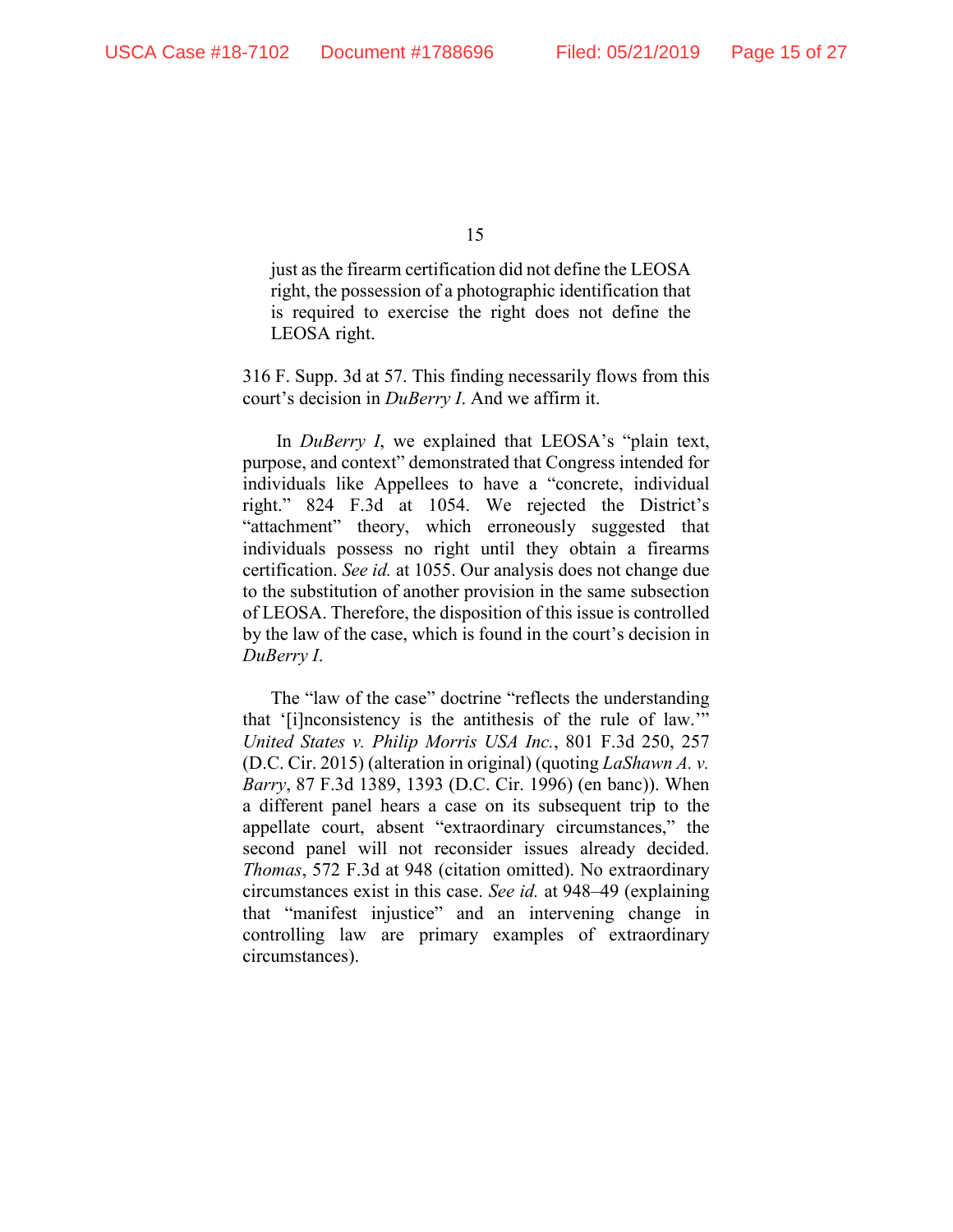In the first appeal of this case, the District argued that, under the first *Blessing* factor, Congress did not intend for Appellees to benefit from LEOSA because they were not "in possession of an identification required under subsection (d)." *See* Br. for District of Columbia at 16, *DuBerry I*, 824 F.3d 1046 (No. 15–7062). This court, in *DuBerry I*, rejected the contention that Appellees have no enforceable right until they obtain a firearms certification – one component of a subsection (d) identification. Since a firearms certification and a photographic identification are each required for a subsection (d)–compliant identification, the same reasoning from *DuBerry I* forecloses the District's argument here. *See PNC Fin. Servs. Grp. v. Comm'r*, 503 F.3d 119, 126 (D.C. Cir. 2007) ("Law-ofthe-case doctrine encompasses issues decided both explicitly and by necessary implication." (citation omitted)). While each requirement is a *precondition* to exercising concealed carry, neither *defines* this right. Accordingly, we once again state that LEOSA creates an individual right to carry that is remediable under Section 1983.

# **C. The District's "Causation" Argument is Meritless**

The District's alternative argument is that it is entitled to judgment because its actions did not cause Appellees to be deprived of any concealed-carry right under LEOSA. In other words, the District contends that, "[a]ssuming that [Appellees] have a viable Section 1983 claim, the District is also entitled to judgment because the actions about which [Appellees] complain—the District's failure to issue them a form necessary to obtain the training certification required by Subsection  $926C(d)(2)(B)$ —did not deprive them of any right under LEOSA." District Br. at 26. This is a perplexing claim, to say the least.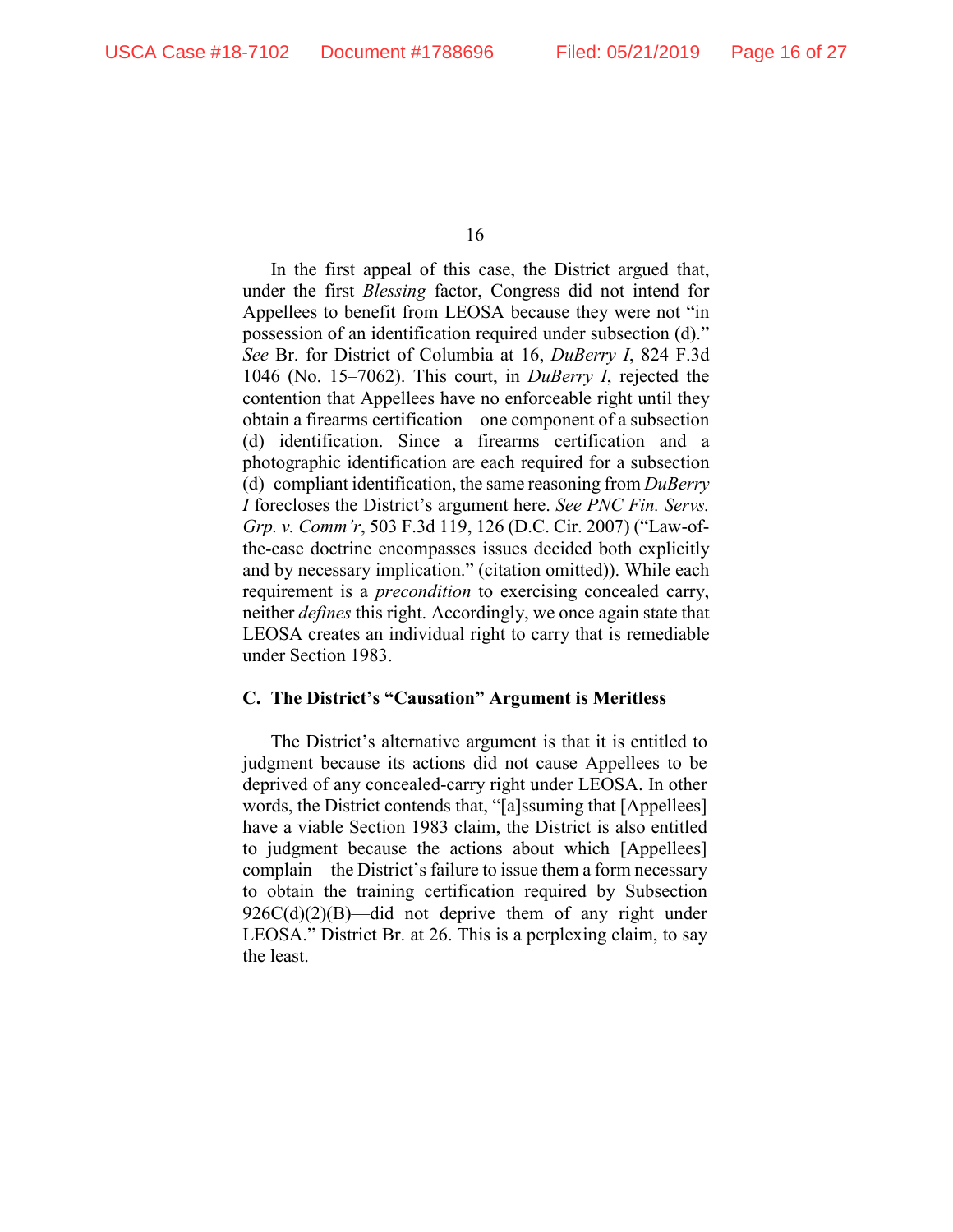First, this argument is essentially the same as the District's principal argument, discussed above. That is, that under LEOSA, "to carry a concealed weapon, an individual must be both a qualified retired law enforcement officer *and* hold an identification issued by his former government employer stating that he was a law enforcement officer." District Br. at 14 (emphasis in original). As we have already explained, this claim fails under the law of the case.

The District also claims that, under tort law principles, Appellees have "fail[ed] to establish entitlement to relief under 42 U.S.C. § 1983 because they have not established that they possess the requisite identification cards required to have the right to carry a firearm across state lines under LEOSA." District Reply Br. at 15; *see also* District Br. at 14. In other words, the District contends that "a defendant must have 'caused' the deprivation of rights to establish Section 1983 liability." District Reply Br. at 15. The problem with this argument is that it is based on a blatant mischaracterization of Appellees' claim. As we noted at the outset of this opinion, and as we explain further below, Appellees are not seeking a declaration that they are entitled to carry firearms pursuant to LEOSA. Rather, they have challenged the District's unlawful refusal to certify them as "qualified retired law enforcement officers," which is necessary in order for them to pursue the right to carry under LEOSA.

The District's Section 1983 argument, invoking tort law principles, *see* District Br. at 27–28, is a smoke screen. The District's *proximate cause* and *but-for* notions of "causation" do not in any way advance its argument. The District, by its own admission, has refused to acknowledge that Appellees are qualified retired law enforcement officers. In fact, when Appellees requested necessary documentation, DCDOC explicitly indicated that they did not meet LEOSA's definition.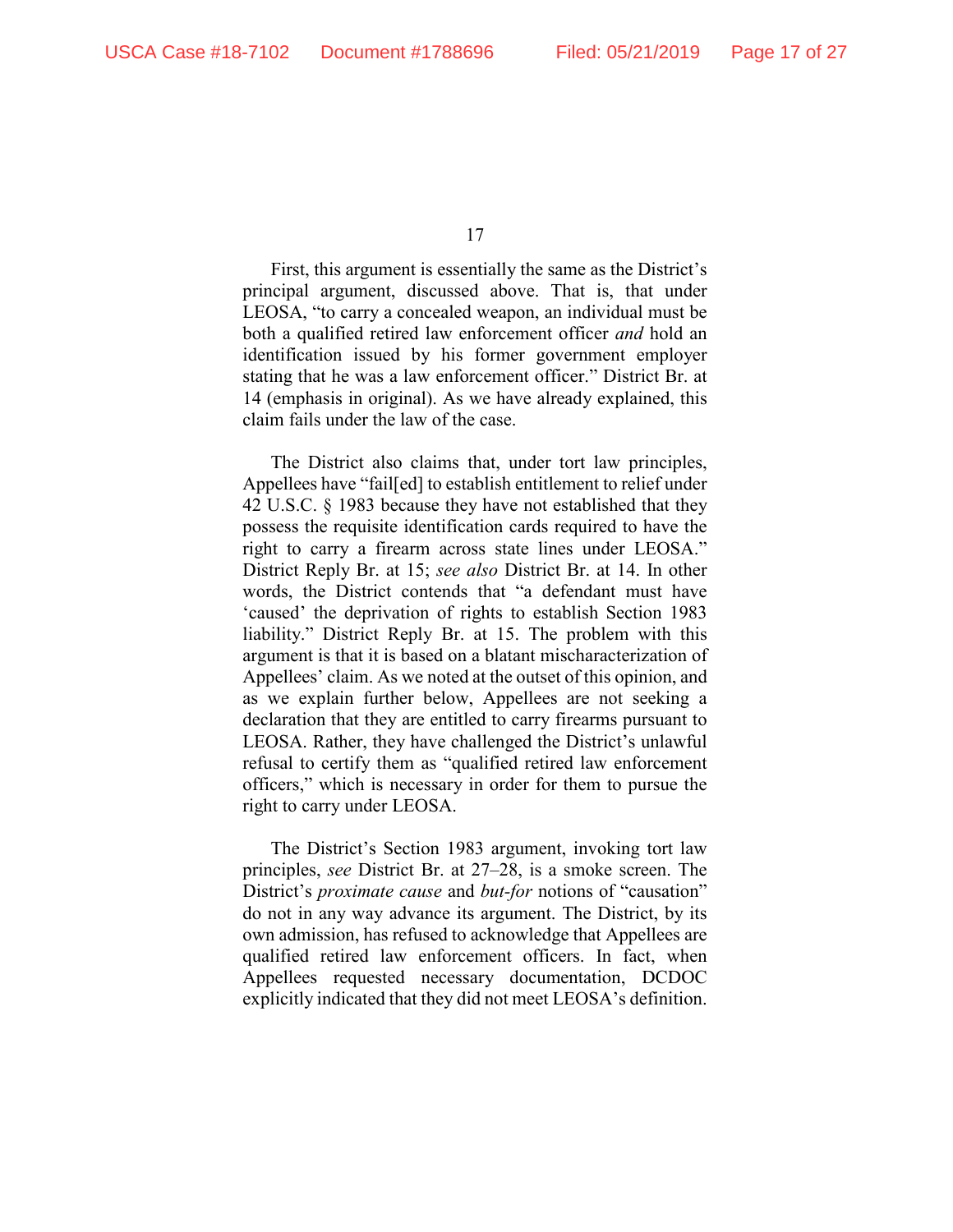Therefore, the District is the cause of Appellees' inability to be considered qualified retired law enforcement officers.

In framing its alternative argument, the District never uses the word "standing." It appears, however, that the District's argument strongly suggests that, for want of *causation*, Appellees lack Article III standing to pursue their action against the District. We disagree.

"Article III of the Constitution limits the jurisdiction of federal courts to 'Cases' and 'Controversies.'" *Susan B. Anthony List v. Driehaus*, 573 U.S. 149, 157 (2014) (quoting U.S. Const. art. III,  $\S$  2).

In order to demonstrate standing, a party must allege (and ultimately prove) that it  $\lceil \cdot \rceil$  has suffered an "injury in fact" to a judicially cognizable interest "that is concrete and particularized; the threat must be actual and imminent, not conjectural or hypothetical; it must be fairly traceable to the challenged action of the defendant; and it must be likely that a favorable judicial decision will prevent or redress the injury." *Summers*, 555 U.S. at 493 (quoting *Friends of the Earth, Inc. v. Laidlaw Envtl. Servs. (TOC), Inc.*, 528 U.S. 167, 180–181 (2000)); *see also Defs. of Wildlife*, 504 U.S. at 560–63. "The 'irreducible constitutional minimum of standing'" is thus often summarized as "requir[ing] that a plaintiff demonstrate three elements: (1) injury in fact; (2) causation; and (3) redressability." *Scenic Am., Inc. v. U.S. Dep't of Trans.*, 836 F.3d 42, 48 (D.C. Cir. 2016) (quoting *Defs. of Wildlife*, 504 U.S. at 560–61).

EDWARDS & ELLIOTT, FEDERAL STANDARDS OF REVIEW— REVIEW OF DISTRICT COURT DECISIONS AND AGENCY ACTIONS 43–44 (3d ed. 2018).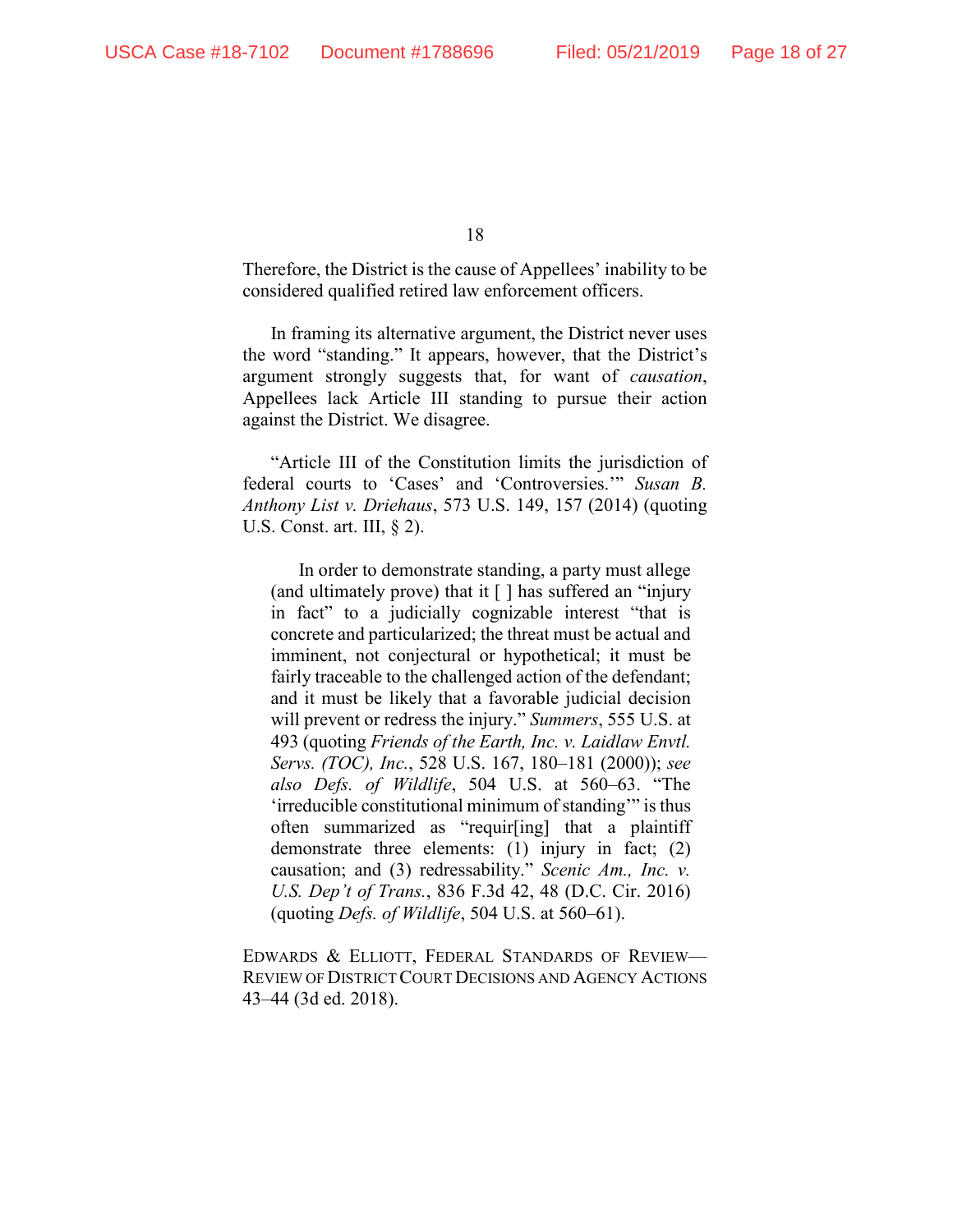In addition to establishing that it has suffered an injury-in-fact, a litigant must also demonstrate causation and redressability. "Causation and redressability are closely related[,] like two sides of a coin." *West v. Lynch*, 845 F.3d 1228, 1235 (D.C. Cir. 2017). Nonetheless each has a distinct focus. Causation requires "a fairly traceable connection" between the complained-of conduct of the defendant and the injury claimed. *Steel Co.*, 523 U.S. at 103; *accord DaimlerChrysler*, 547 U.S. at 342. Redressability requires a litigant to demonstrate "a likelihood that the requested relief will redress the alleged injury." *Steel Co.*, 523 U.S. at 103; *see also Defs. of Wildlife,* 504 U.S. [at] 561 ("[I]t must be likely, as opposed to merely speculative, that the injury will be redressed by a favorable decision.") Consequently, consideration of causation can be analytically distinct from redressability, and vice versa.

*Id.* at 47.

The District suggests that Appellees lack Article III standing because any injuries that they have suffered were not caused by the District. And, relatedly, the District claims that because it did not cause Appellees' injuries, a judgment against the District will not afford Appellees any redress.

When the District Court first heard this case in 2015, the District challenged Appellees' Article III standing. After carefully considering the matter, the District Court rejected the District's arguments. Regarding injury-in-fact, the District Court

readily conclude[d] that [Appellees] have suffered an injury to their "cognizable interest" in proceeding with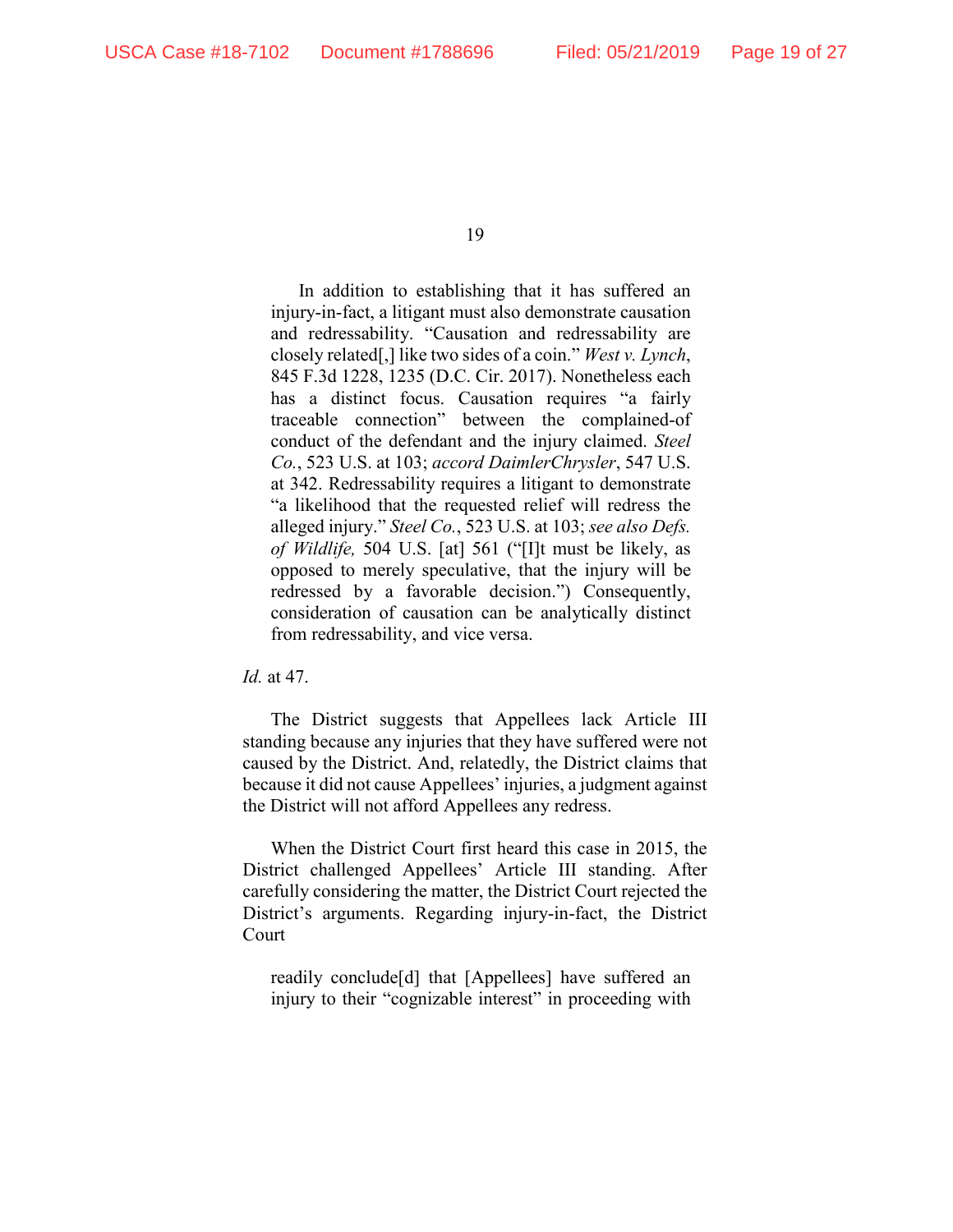their applications to obtain the right to carry a concealed firearm, as permitted by LEOSA. . . . [Appellees] have made efforts to effectuate their *own* (alleged) rights under LEOSA, efforts that they claim [DCDOC] has stymied.

[B]ecause all [Appellees] have already been refused the prior employment certification requested from [DCDOC] and are still unable to proceed in obtaining a concealed carry permit, the injury to [Appellees'] "cognizable interests" (or alleged "legal rights") has already occurred—and continues to occur, absent a change in [DCDOC's] legal position.

*DuBerry v. District of Columbia*, 106 F. Supp. 3d 245, 255– 56 (D.D.C. 2015) (citations omitted).

Regarding *causation*, the District Court found that

[t]he parties do not dispute causation. . . . The Court nonetheless readily concludes that causation is satisfied. [Appellees] allege that [DCDOC's] erroneous interpretation of LEOSA and resultant refusal to recognize [Appellees] as retired "law enforcement officers" directly caused their injury-in-fact.

*Id.* at 257.

. . . .

And, finally, regarding *redressability*, the District Court found that,

[h]ere again, the Court's analysis is straightforward. A "favorable decision" for [Appellees] would result in an order directing [the District] to "certify and/or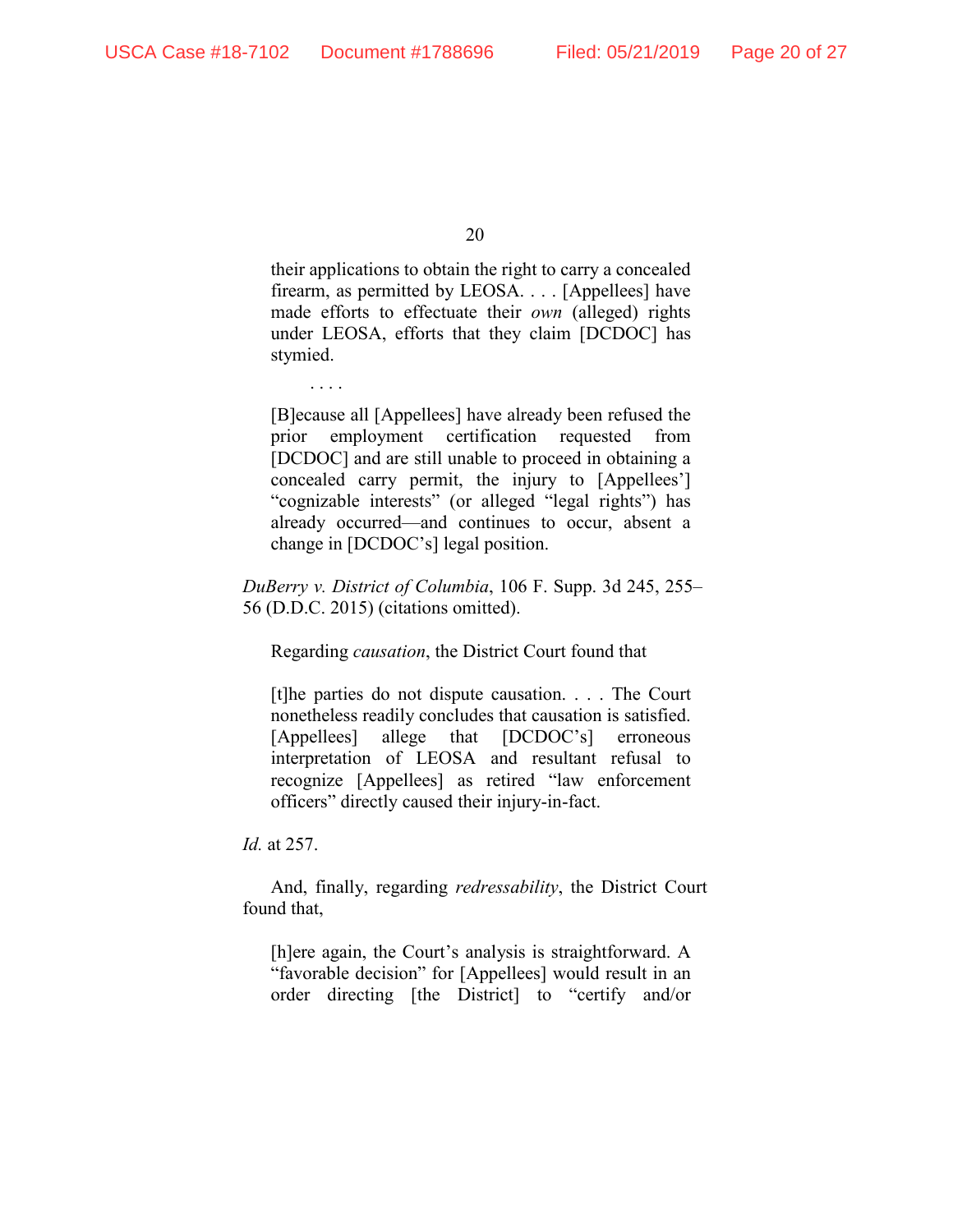acknowledge [Appellees] as retired law enforcement officers" under LEOSA. This order would "likely" (if not certainly) enable [Appellees] to obtain the prior employment certification from [DCDOC] indicating that they were indeed "law enforcement officers" under LEOSA, thereby remedying their injury-in-fact.

*Id.* (citations omitted).

When the District Court's decision was reviewed by this court in *DuBerry I*, Article III standing was neither raised by the District nor considered by the court. Appellees obviously were seen to have Article III standing, as the District Court correctly found, so there was nothing for this court to say on the matter.

Having already lost on the matter of Article III standing, the District now tries, in vain, to cast its argument as if it involves something other than the causation and redressability prongs of Article III standing. Here is how the District now frames its alternative claim:

Despite the need to establish causation, [Appellees] failed to show that, but for the District's refusal to complete their employment certification forms, they would have been entitled to carry under LEOSA. This is because they failed to show that they have the requisite agency-issued identifications needed to carry under LEOSA. And because [Appellees] cannot carry firearms under LEOSA without the necessary identification which, again, they do not have—[Appellees] cannot establish that the denial of the certification form caused them to be deprived of any right.

<sup>21</sup>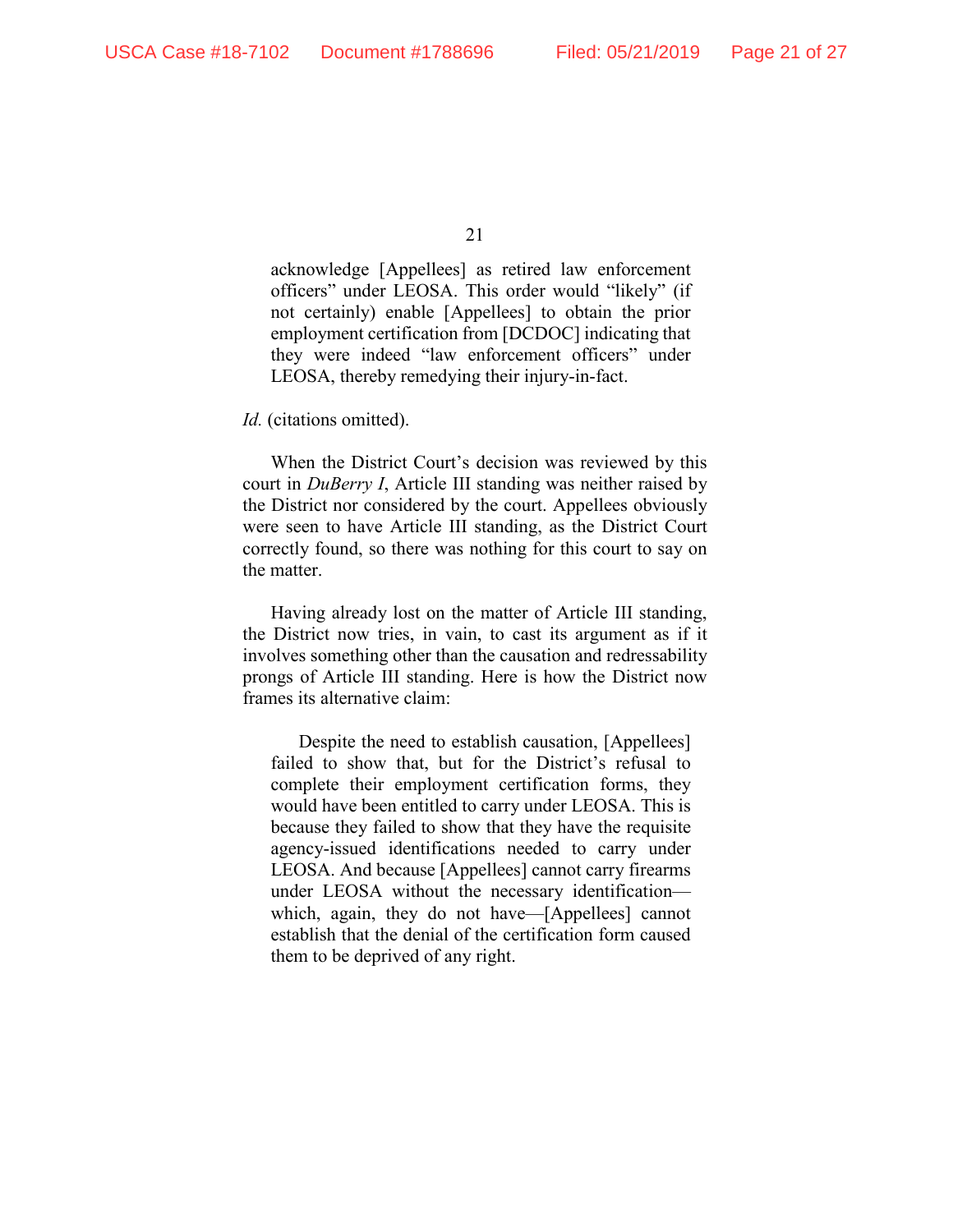District Br. at 16. These are precisely the same issues that were considered and correctly rejected by the District Court when it addressed Appellees' Article III standing. We will not revisit these claims because the District Court's decision is on the mark.

The District has persisted in this litigation in suggesting that Appellees have no remediable injuries because they are not entitled to carry firearms under LEOSA without the identifications specified under subsection (d) of the statute. But, as noted at the outset of this opinion, the District's position completely mischaracterizes the relief sought and obtained by Appellees in this litigation. Appellees are not seeking a declaration that they are entitled to carry firearms pursuant to LEOSA. Rather, they have sought to overturn the District's unlawful refusal to certify them as "qualified retired law enforcement officers" under subsection (c) of the statute, which is necessary in order for them to pursue the right to carry under LEOSA.

In the proceedings before the District Court, Appellees made it clear that they were not seeking any relief with regard to identifications. Cross-Mot. Summ. J. at 37–38, *DuBerry v. District of Columbia*, 316 F. Supp. 3d 43 (D.D.C. 2018) (No. 1:14-cv-01258-RC), ECF No. 59 ("From the outset of their case, [Appellees] have only sought relief as to the [DCDOC's] conduct of falsely claiming that [Appellees] were not law enforcement officers."). The District Court's decision confirms this:

[Appellees] note explicitly that they have not asked this Court to address whether they have identification that satisfies the requirements of subsection (d). . . . The Court agrees that whether or not [Appellees] have sufficient identification is irrelevant for purposes of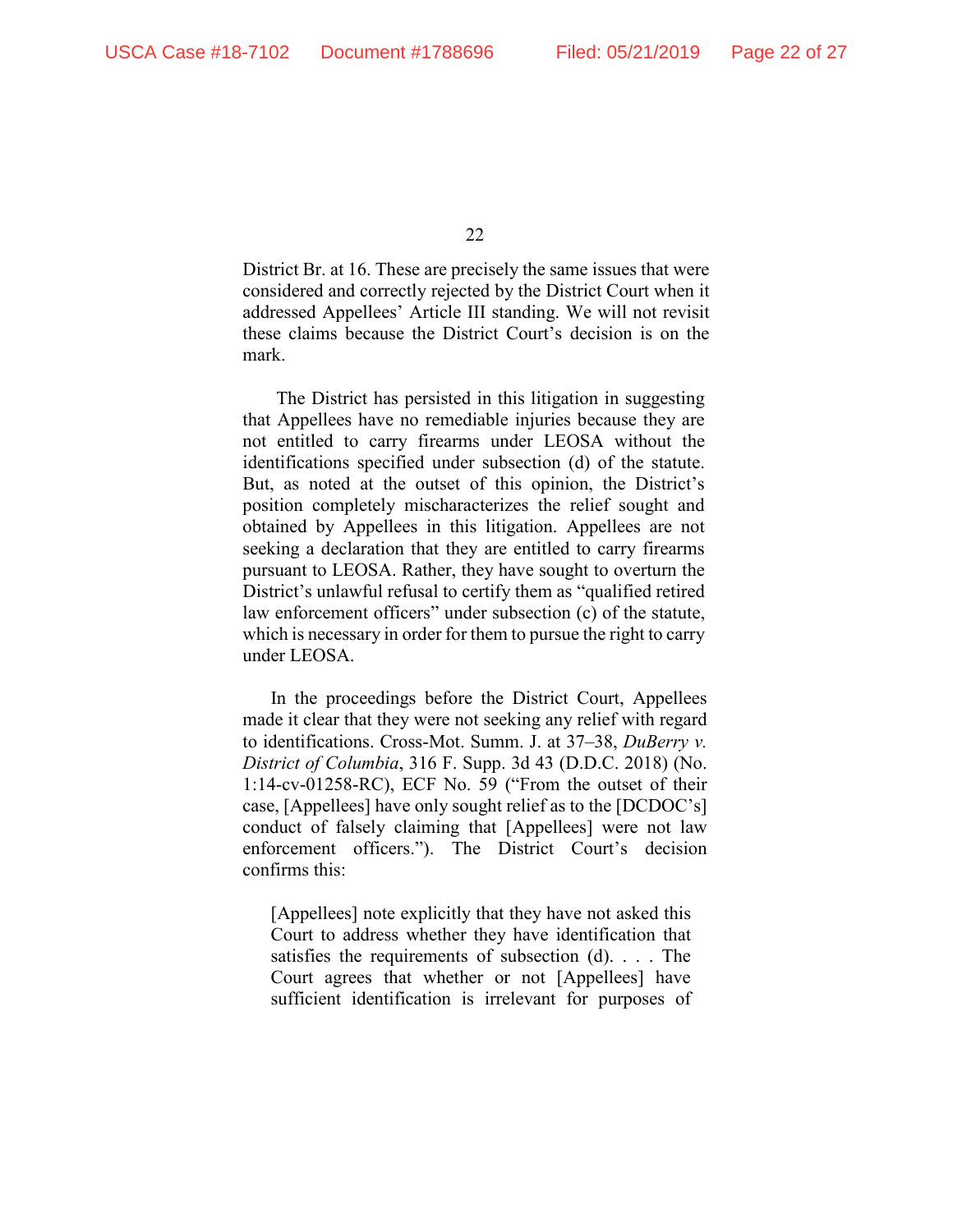determining whether they have met certain statutory preconditions to be considered "qualified retired law enforcement officers."

316 F. Supp. 3d at 58. And Appellees have not raised the issue with this court.

The District's argument not only mischaracterizes Appellees' position, it is also wrong. The District continues to contend that Appellees are barred from seeking relief to require the District to recognize them as "qualified retired law enforcement officers" under LEOSA *because* they do not have the requisite agency-issued identifications needed to carry under LEOSA. This contention is a classic non sequitur. The premise does not support the conclusion. As explained above, the District Court correctly "reject[ed] the District's argument that [Appellees] must prove that they have photographic identification that satisfies subsection (d) before the Court can grant their motion for summary judgment." 316 F. Supp. 3d at 57. We affirm the District Court's conclusion, which is rooted in this court's decision in *DuBerry I*.

The District Court's opinion also usefully explains that the court

[did] not conclude that [Appellees] are unalterably "qualified retired law enforcement officers" for purposes of LEOSA. This is because some of the statutory preconditions for "qualified retired law enforcement officers" are mutable characteristics. For example, no court could accurately declare on the basis of motions and responses filed months prior that a retired officer certainly is not "under the influence of alcohol or another intoxicating or hallucinatory drug or substance" such that he meets the requirements of subsection  $(c)(7)$ .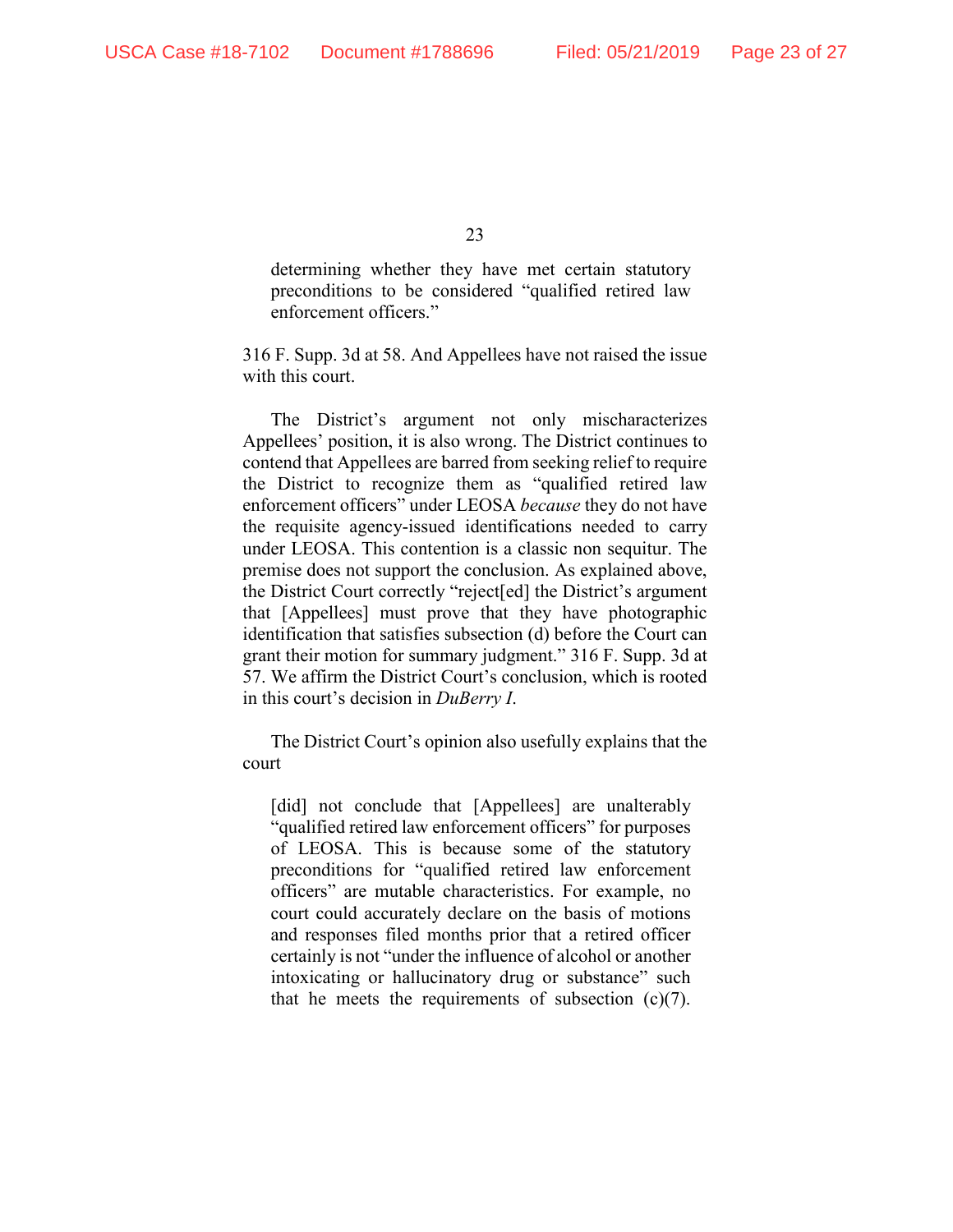Instead, this Court only concludes that [Appellees] meet the requirements listed in subsection  $(c)(1)$ – $(3)$ . Specifically, [Appellees] each separated from service in good standing with a public agency as a law enforcement officer; before such separation, they each were authorized to engage in or supervise the incarceration of persons and they had statutory powers of arrest; and before separation, they each served as a law enforcement officer for an aggregate of 10 years or more.

#### 316 F. Supp. 3d at 58 n.8.

The critical point here is that the District's refusal to certify Appellees is "an absolute barrier" to the exercise of their rights under LEOSA. *See Vill. of Arlington Heights v. Metro. Hous. Dev. Corp*., 429 U.S. 252, 261 (1977). Therefore, Appellees have standing to seek to remove this barrier. *See id.*; *see also Sierra Club v. U.S. Dep't of the Interior*, 899 F.3d 260, 285 (4th Cir. 2018) ("The removal of even one obstacle to the exercise of one's rights, even if other barriers remain, is sufficient to show redressability.").

The law is clear that a party has standing to pursue a claim so long as the relief sought will constitute a "necessary first step on a path that could ultimately lead to relief fully redressing the [claimant's] injury." *Power Co. of Am., L.P. v. FERC*, 245 F.3d 839, 842 (D.C. Cir. 2001) (citation omitted); *Tel. & Data Sys., Inc. v. FCC*, 19 F.3d 42, 47 (D.C. Cir. 1994) (same); *Hazardous Waste Treatment Council v. EPA*, 861 F.2d 270, 273 (D.C. Cir. 1988) (same); *see also Int'l Ladies' Garment Workers' Union v. Donovan*, 722 F.2d 795, 811 n.27 (D.C. Cir. 1983) (explaining the underlying rationale for redressability requirement); *Tierney v. Schweiker*, 718 F.2d 449, 456 (D.C. Cir. 1983) (reversing denial of a declaratory

<sup>24</sup>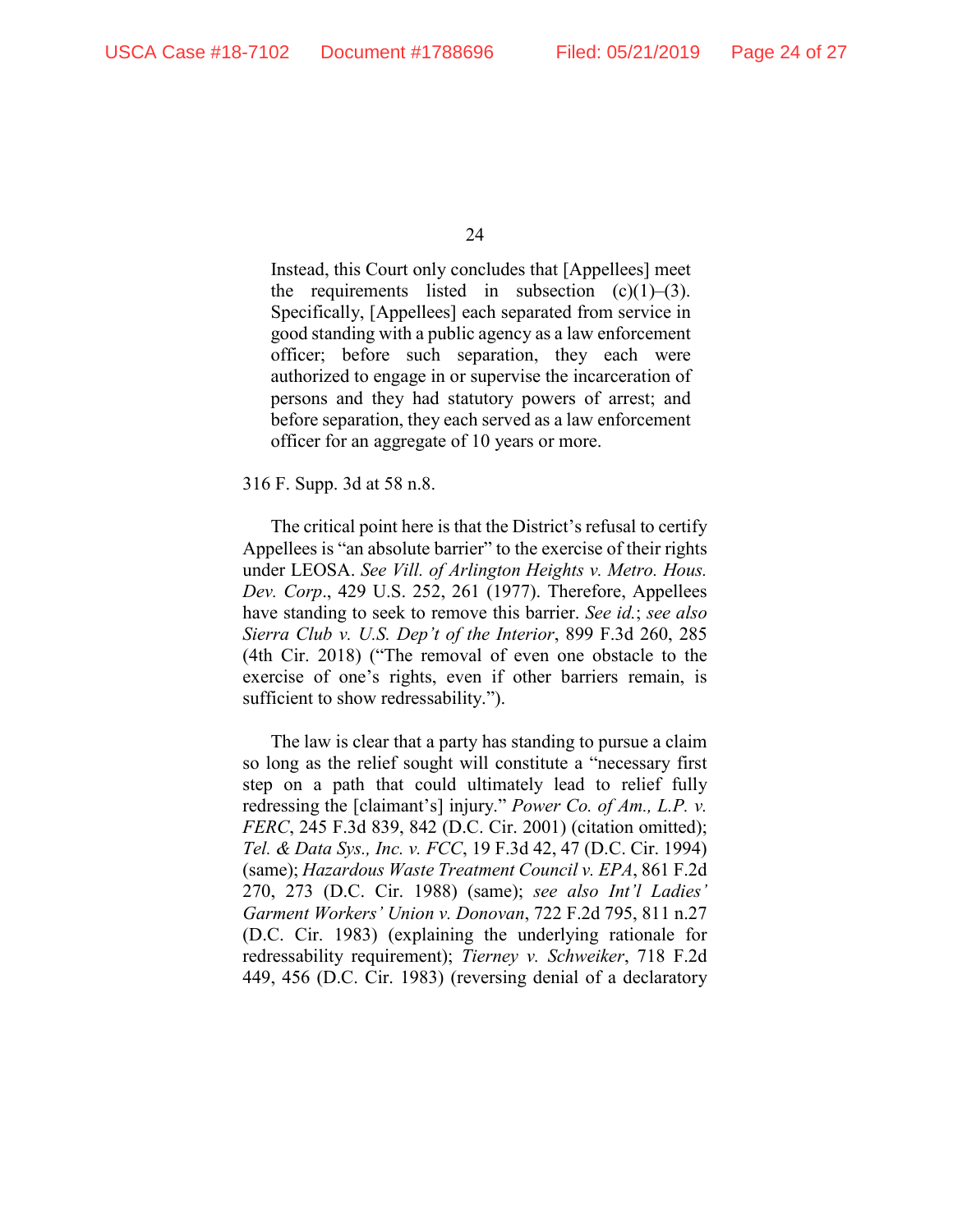judgment that "will put an end to the uncertainty and insecurity faced by the appellants").

Appellees acknowledge that, even if they obtain declaratory relief, they "may not prevail" in the long run if they do not secure the identifications required by LEOSA; "but [they] cannot prevail unless we [grant declaratory relief], and that is enough to ensure that the relief requested will produce tangible, meaningful results in the real world." *Tel. & Data Sys.*, 19 F.3d at 47 (citation omitted).

The District Court's judgment in Appellees' favor will eliminate "[t]he harm of being categorically blocked from any ability to access the core concealed-carry right." Appellees Br. at 34. We agree. The relief afforded Appellees will meaningfully redress their concrete injuries caused by the District's unlawful refusals to certify them as qualified retired law enforcement officers.

#### **III. CONCLUSION**

For the reasons stated herein, the judgment of the District Court is affirmed.

*So ordered.*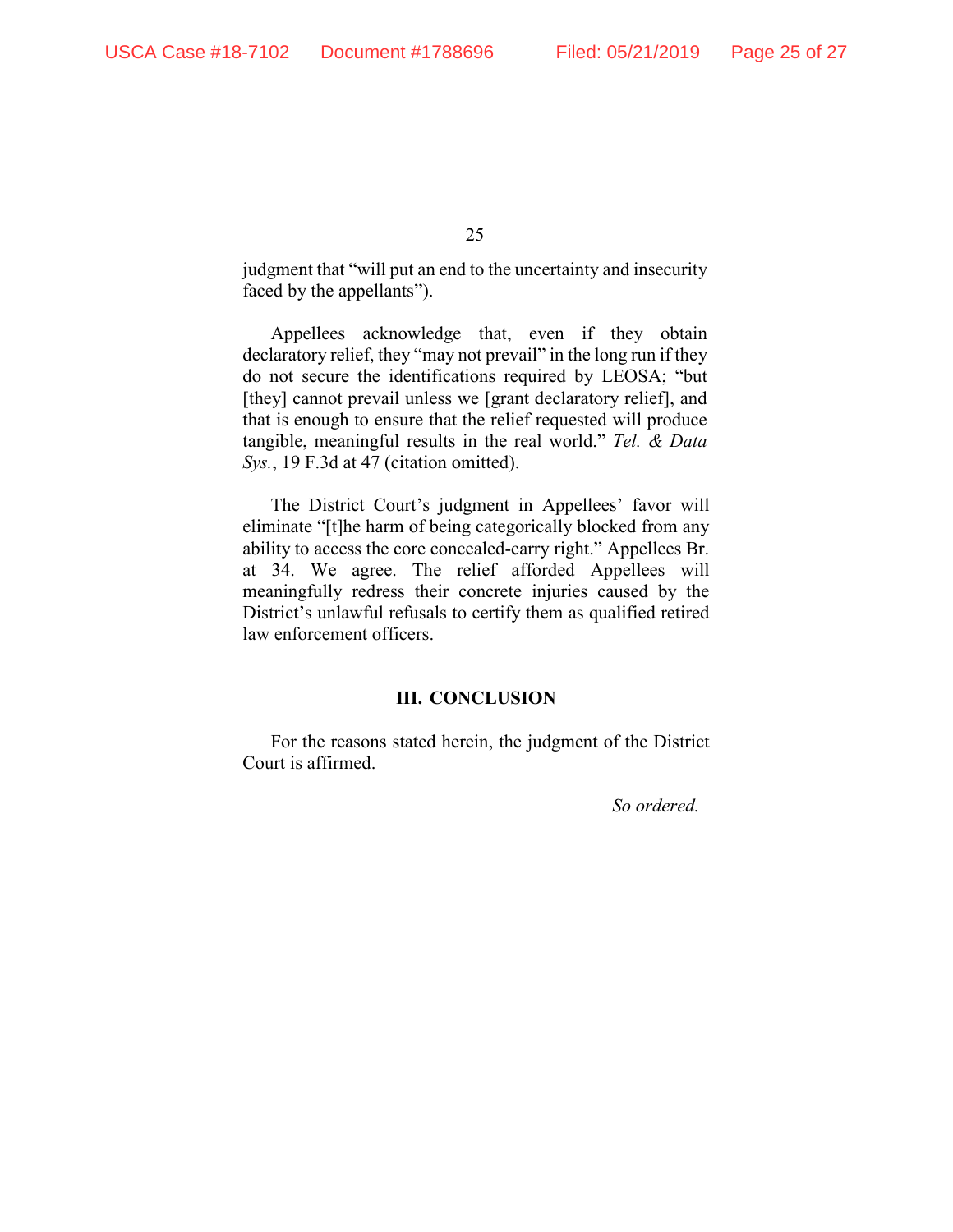ROGERS, *Circuit Judge*, concurring in part: I join the court in affirming the grant of summary judgment because our opinion in *DuBerry v. District of Columbia,* 824 F.3d 1046 (D.C. Cir. 2016) ("*DuBerry I*"), effectively bars the two contentions of the District of Columbia government in the instant appeal. The law of the case doctrine bars its first contention that appellees possess no enforceable right under the Law Enforcement Officers Safety Act ("LEOSA") if they lack the identification card necessary to exercise their LEOSA right. Op. 13–16. To the extent any room is left after *DuBerry I* for its second, alternative tort-causation contention, the District of Columbia government's view that it did not cause the deprivation of appellees' LEOSA right overlooks the limited nature of the wrong appellees now allege; it is the District of Columbia government's refusal to certify appellees as qualified retired law enforcement officers that has prevented them from obtaining documentation necessary to access their LEOSA right. Op. 16–18.

The court's analysis, therefore, need not go further. Yet the court does. Op. 18–25. The parties have understood the current dispute to be independent of any suggestion that appellees lack standing under Article III of the Constitution. The District of Columbia government did not appeal the ruling that appellees had standing on their LEOSA claim, *DuBerry v. District of Columbia*, 106 F. Supp. 3d 245, 253–58 (D.D.C. 2015), much less renew its Article III challenge in appealing the summary judgment order on remand, *DuBerry v. District of Columbia*, 316 F. Supp. 3d 43 (D.D.C. 2018). Instead, the District of Columbia government has attempted to pursue its substantive objection to this court's decision in *Duberry I* and challenged the grant of summary judgment based on a theory of tort causation, which is distinct from the causation requirement for Article III standing, *see Bennett v. Spear*, 520 U.S. 154, 168 (1997); *Tozzi v. Dep't of Health & Human Servs.*, 271 F.3d 301, 308 (D.C. Cir. 2001). In these